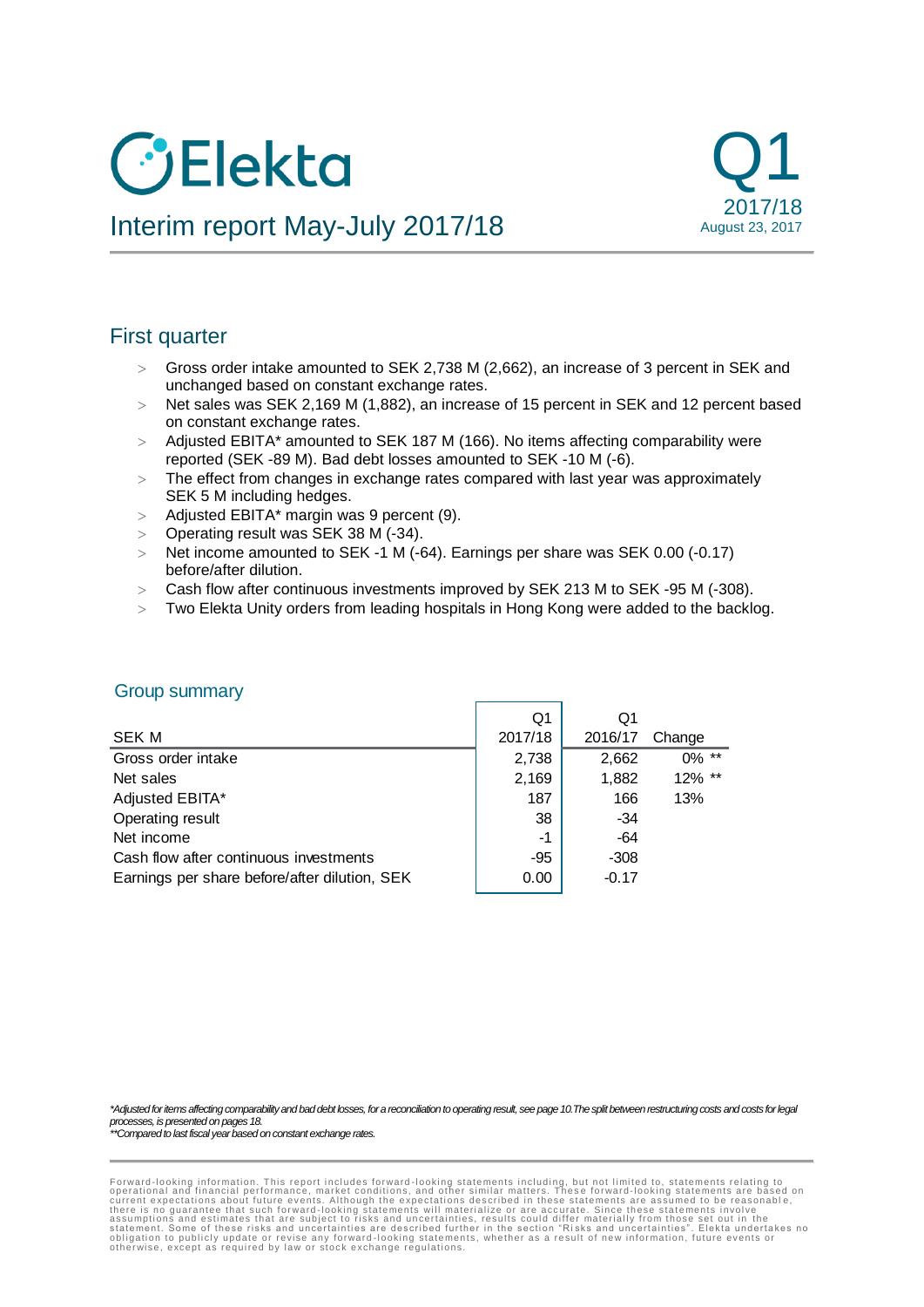

# President and CEO comments

*Our continuous improvements and transformation are generating results. Delivery volumes are approaching satisfactory levels following the major adjustment we implemented in the first half of last year. Gross margin has improved, cash flow has strengthened and net working capital continues at a low level. At the same time the commercialization of Elekta Unity is progressing well and we continue to invest in it, as well as our activities relating to Elekta Digital.*

Net sales in the quarter increased by 15 percent as reported or by 12 percent based on constant exchange rates, driven by strong growth in China, Western Europe and emerging markets. Delivery volumes are approaching satisfactory levels following the implementation of our produce-to-order process during the first half of last year. Gross margin strengthened by 1.8 percentage points and EBITA rose 13 percent to SEK 187 M.

We continue to invest in cancer care for the future and during the quarter, further resources were allocated to the commercialization of Elekta Unity and our commitment in the software development program Elekta Digital. This has affected the EBITA-margin, but at the same time, we are prioritizing day-to-day work to continuously improve our processes and further reduce our cost base to reach our targets. In addition, the finalized transformation program also adds direct cost savings of SEK 150 M which will be realized during the year. As the transformation program is completed and major legal disputes were closed last year, we had no one-off costs in the quarter.

Our order intake grew by 3 percent in SEK and was flat based on constant exchange rates. Overall, I am convinced that we can do better, especially with Elekta Unity coming to the market this year. Order intake in Asia Pacific rose 10 as reported or 7 percent based on local currencies, driven by strong development in Southeast Asia and good growth in China. In Europe, we had strong performance in Germany, Italy and Spain, but the overall comparison was challenging from last year. In North America, we begin to see the results of our improvement program and order bookings increased 8 percent as reported or 5 percent in local currencies. However, development in Latin America was slow.

Much of the interest at ASTRO in September this year will center around our groundbreaking system, Elekta Unity, which combines radiation therapy and visualization with high-field MRI in real time. We have also added two Unity orders from leading hospitals in Hong Kong to our order backlog during the quarter. The first patient study has now been concluded and demonstrated precision beyond expectations. The system generates excellent imaging synchronized with precision beam delivery. We are convinced that the new technology will revolutionize radiation therapy and create completely new opportunities for physicians and their patients. We are advancing towards CE-mark and 510k filing that are planned before end of this calendar year and we reiterate our ambition to generate 75 orders until year end 2019.

I have my management team in place and organization aligned. I am looking forward to the rest of this fiscal year and our targets are clear. We will return to profitable growth and with continuous process improvements and cost savings we reiterate our target of an EBITA margin exceeding 20 percent.

Richard Hausmann President and CEO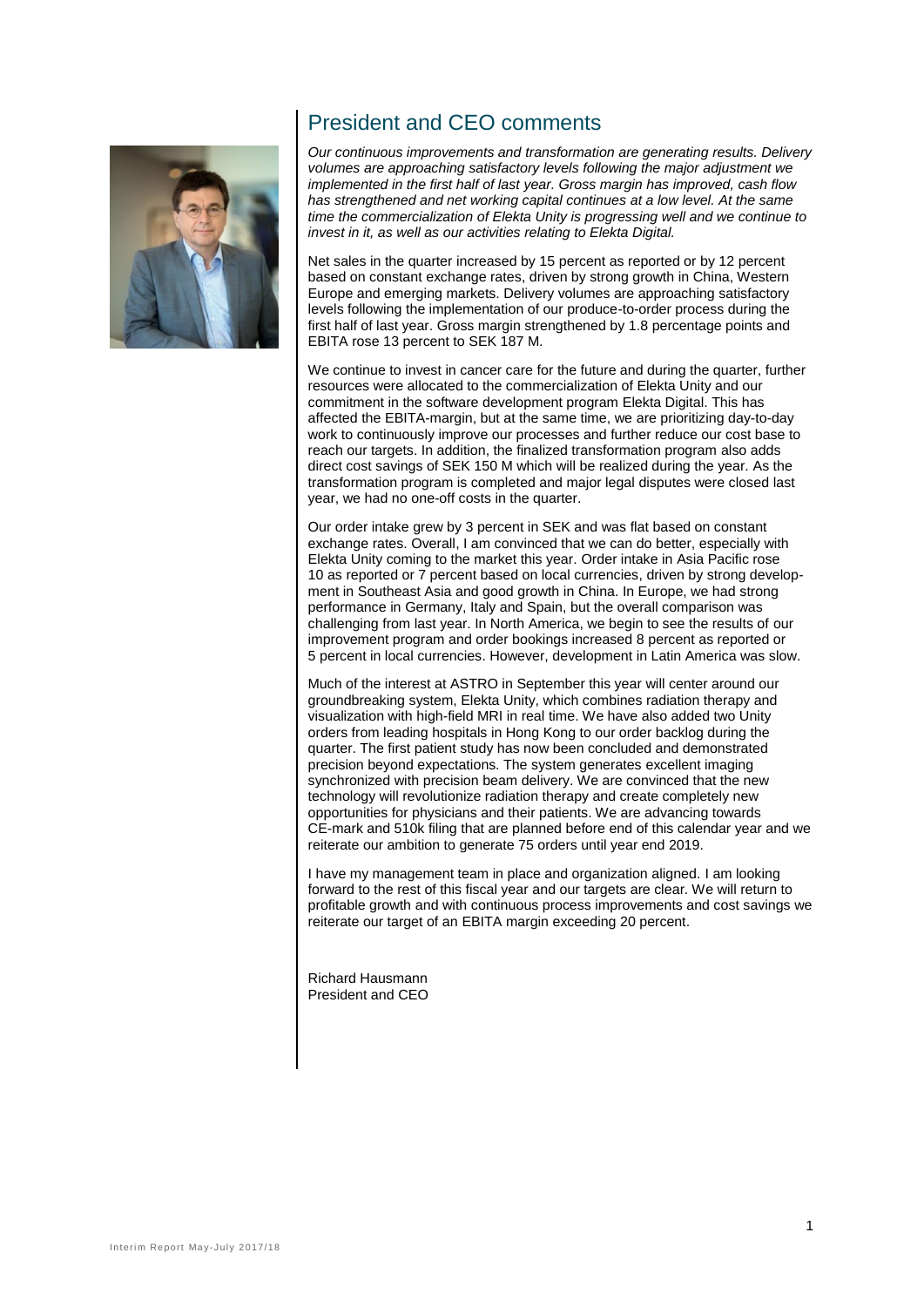*Presented amounts refer to the fiscal year 2017/18 and amounts within parentheses indicate comparative values for the equivalent period last fiscal year unless otherwise stated.*



## Order intake and order backlog

Gross order intake increased 3 percent to SEK 2,738 M (2,662) and was flat based on constant exchange rates.

#### Gross order intake

|                                | Q1      | Ο1      |         |         | 12 months |         | May - Apr |
|--------------------------------|---------|---------|---------|---------|-----------|---------|-----------|
| <b>SEK M</b>                   | 2017/18 | 2016/17 | Change* | Changel | rolling   | Change* | 2016/17   |
| North and South America        | 791     | 811     | $-6%$   | $-2%$   | 4.496     | $-9%$   | 4.516     |
| Europe, Middle East and Africa | 826     | 830     | $-4%$   | 0%      | 5.074     | 1%      | 5.078     |
| Asia Pacific                   | 1.121   | 1.021   | 7%      | 10%     | 4.570     | 3%      | 4.470     |
| Group                          | 2.738   | 2.662   | 0%      | 3%      | 14.140    | $-2%$   | 14.064    |

#### *\*Compared to last fiscal year based on constant exchange rates.*

Order backlog was SEK 21,699 M, compared to SEK 22,459 M on April 30, 2017. Order backlog is converted at closing exchange rates which resulted in a negative translation difference of SEK 1,277 M. According to current delivery plans, the order backlog is expected to be recognized as follows: approximately 32 percent in the remaining nine months of 2017/18, 28 percent in 2018/19 and 40 percent thereafter.

## Regional development

#### *North and South America*

The market in the US is stable and driven by investments to renew the installed base of radiation therapy systems. In the first quarter, new proposals for radiation therapy reimbursement were presented. The reimbursement levels, if implemented, would generally remain unchanged.

Elekta is working intensively to strengthen its operations in North America, with the aim of improvement during this year. Order intake in North America grew by 8 percent during the first quarter. Order intake for the entire region, decreased by 2 percent, which is equivalent to a decrease by 6 percent based on constant exchange rates. The decline is related to Latin America.

Demand for cancer care is growing in South America, mainly driven by a rapidly aging population and a considerable shortage in capacity for radiation therapy. However, weak economic conditions throughout the region have slowed investments in new equipment.

## *Europe, Middle East and Africa*

Radiation therapy capacity in Western Europe is inadequate, evidenced by the long waiting times for treatment in many countries. This is being addressed by investments in public health care systems and through an increase in investments from private care providers.

Order intake in the region was unchanged during the first quarter, or declined by 4 percent based on constant exchange rates. The growth was favorable in Germany, Italy and Spain, while the comparison from last year is challenging due to a large order of EUR 20 M booked in Austria.





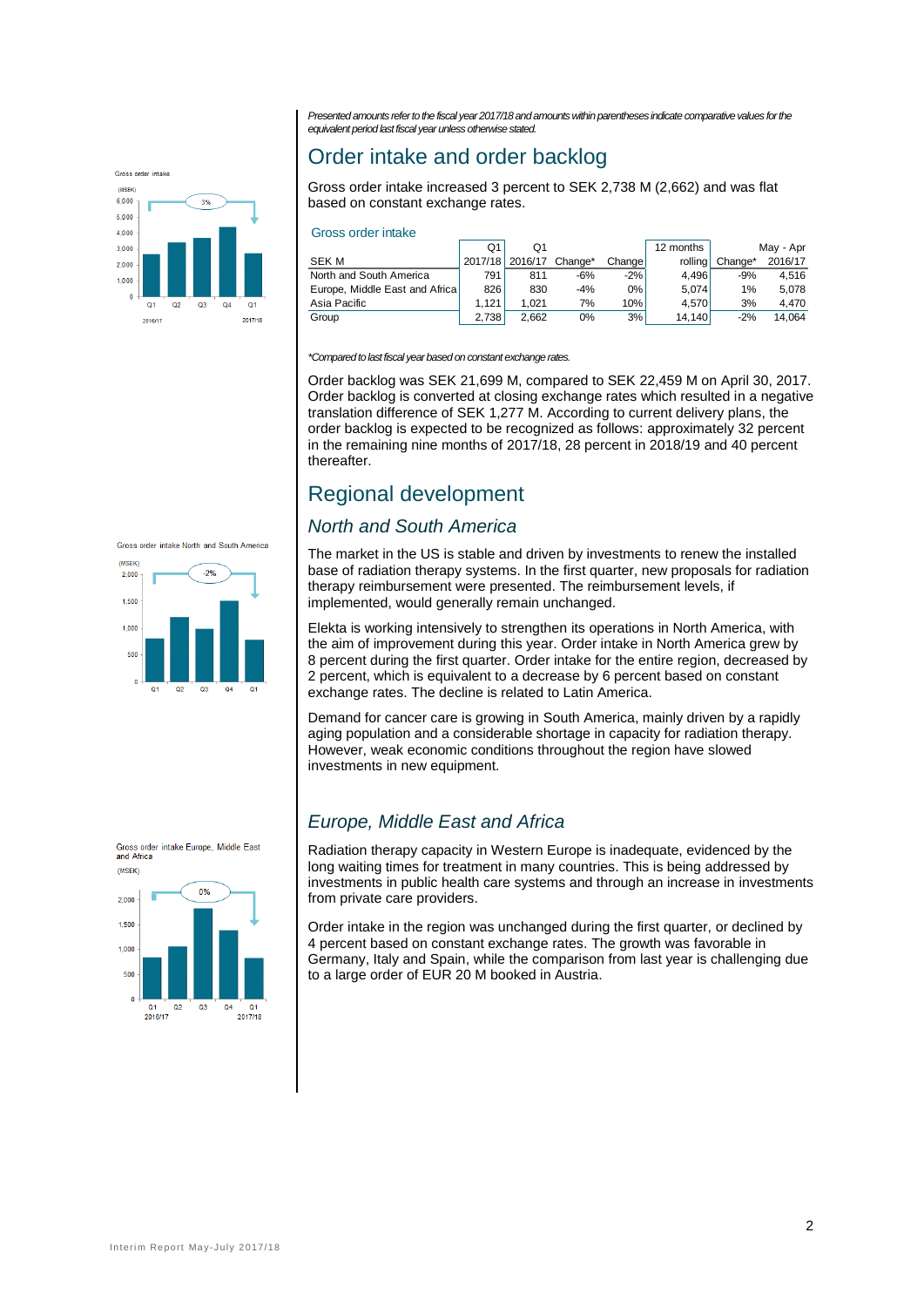Gross order intake Asia Pacific



## *Asia Pacific*

The region is home to 60 percent of the global population, but less than 30 percent of the world's total radiation therapy capacity. Accordingly, there is a large unmet need for cancer care. The main market drivers are longer life expectancy and greater economic prosperity, which are leading to a growing need for investments in health care. Market growth in the region was favorable in the first quarter. High-growth markets include Southeast Asia and China. The Japanese market is currently weak.

Elekta's order intake increased 10 percent in the first quarter or by 7 percent based on unchanged exchange rates.

# Financial ambitions fiscal year 2017/18

The implementation of the transformation program is completed and all the objectives announced in June 2015 are on track to be fully realized during the fiscal year.

| Obiectives                                                              | <b>Status</b>                                                                                                                                                                                                                                                                            |
|-------------------------------------------------------------------------|------------------------------------------------------------------------------------------------------------------------------------------------------------------------------------------------------------------------------------------------------------------------------------------|
| EBITA margin of >20 percent in fiscal year                              | On track – rolling 12 months was 15                                                                                                                                                                                                                                                      |
| 2017/18                                                                 | percent                                                                                                                                                                                                                                                                                  |
| Cost savings of SEK 700* M with full effect<br>from fiscal year 2017/18 | On track - All savings related to operating<br>expenses have been realized. In addition<br>COGS savings of SEK 150 M will be<br>realized during the fiscal year 2017/18. At<br>the same time Elekta is prioritizing to<br>continuously improve the processes to<br>further reduce costs. |
| Net working capital to sales below 5                                    | Net working capital to net sales was -6                                                                                                                                                                                                                                                  |
| percent                                                                 | percent at the end of the first quarter                                                                                                                                                                                                                                                  |

*\*Base year 2014/15, excluding currency effects.*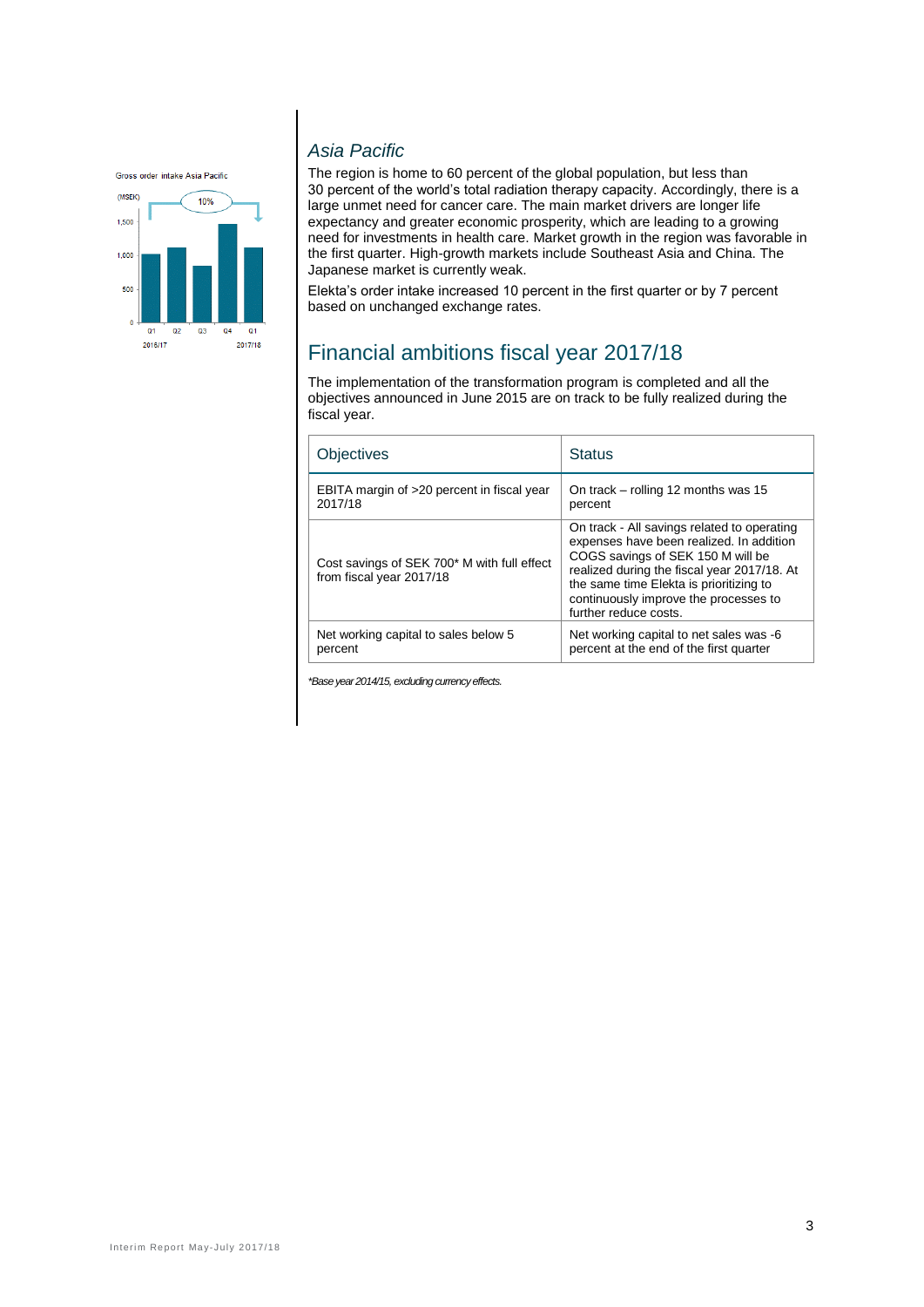# Net sales and earnings

Net sales amounted to SEK 2,169 M (1,882), an increase of 15 percent or 12 percent based on constant exchange rates. The increase is driven by strong growth in China, Western Europe, and emerging markets. Delivery volumes are approaching satisfactory levels following the implementation of the produce-to-order process during the first half of last year.

#### Net sales

|                                | Q1      | O1      |         |        | 12 months |         | May-Apr |
|--------------------------------|---------|---------|---------|--------|-----------|---------|---------|
| SEK M                          | 2017/18 | 2016/17 | Change* | Change | rolling   | Change* | 2016/17 |
| North and South America        | 827     | 822     | $-3%$   | 1%     | 4,152     | 2%      | 4.147   |
| Europe, Middle East and Africa | 757     | 553     | 33%     | 37%    | 3.648     | 5%      | 3.444   |
| Asia Pacific                   | 586     | 507     | 13%     | 16%    | 3.193     | $-13%$  | 3.114   |
| Group                          | 2,169   | 1,882   | 12%     | 15%    | 10.991    | $-2%$   | 10.704  |

*\*Compared to last fiscal year based on constant exchange rates.*

Gross margin was 42.4 percent (40.6). The increase is mainly driven by higher delivery volumes. Operating expenses increased, mainly related to investments in the commercialization of Elekta Unity and Elekta Digital. R&D expenditure, before capitalization of development costs, amounted to SEK 338 M (284), equal to 16 percent (15) of net sales. EBITA before items affecting comparability and bad debts losses increased to SEK 187 M (166) representing a margin of 9 percent (9). The effect from changes in exchange rates compared with last year was approximately SEK 5 M including hedges.

As the transformation program and the legal dispute with Varian was completed in 2016/17 no items affecting comparability were reported in the quarter (SEK -89 M). Bad debt losses amounted to SEK -10 M (-6) and operating result was SEK 38 M (-34).

Net financial items amounted to SEK -39 M (-51). The decline is mainly related to lower interest rates as a result of refinancing in 2016/17. Profit before tax amounted to SEK -1 M (-85), tax amounted to SEK 0 M (20) and net income amounted to SEK -1 M (-64). Earnings per share amounted to SEK 0.00 (-0.17) before/after dilution. Return on shareholders' equity amounted to 3 percent (3) and return on capital employed amounted to 6 percent (5).

|                                               | Q1      |         | $Q1$   12 months | May - Apr |
|-----------------------------------------------|---------|---------|------------------|-----------|
| <b>SEK M</b>                                  | 2017/18 | 2016/17 | rolling          | 2016/17   |
| Capitalization of development costs           | 127     | 105     | 557              | 535       |
| of which R&D                                  | 127     | 105     | 556              | 534       |
| Amortization of capitalized development costs | $-110$  | $-78$   | $-412$           | $-380$    |
| of which R&D                                  | $-105$  | $-72$   | $-389$           | $-356$    |
| Capitalized development costs, net            | 17      | 27      | 145              | 155       |
| of which R&D                                  | 23      | 33      | 168              | 178       |

#### Capitalized development costs

The net of capitalization and amortization of development costs in the R&D function decreased to SEK 23 M (33). Amortization of capitalized development costs amounted to SEK 110 M (78).

## Investments and depreciation

Continuous investments were SEK 171 M (132), including investments in intangible assets of SEK 128 M (105) and investments in other assets of SEK 43 M (26). Investments in intangible assets is related to ongoing R&D programs. The increase was mainly related to investments in commercialization of Elekta Unity. Amortization of intangible assets and depreciation of tangible fixed assets amounted to a total of SEK 177 M (144). The increase refers mainly to amortizations relating to Elekta Unity.

## Cash flow

Cash flow from operating activities improved to SEK 76 M (-139). The operational cash conversion for rolling 12 months was 150 percent (124). Cash flow after continuous investments was SEK -95 M (-308). The cash flow improvement was mainly due to higher earnings and improved working capital.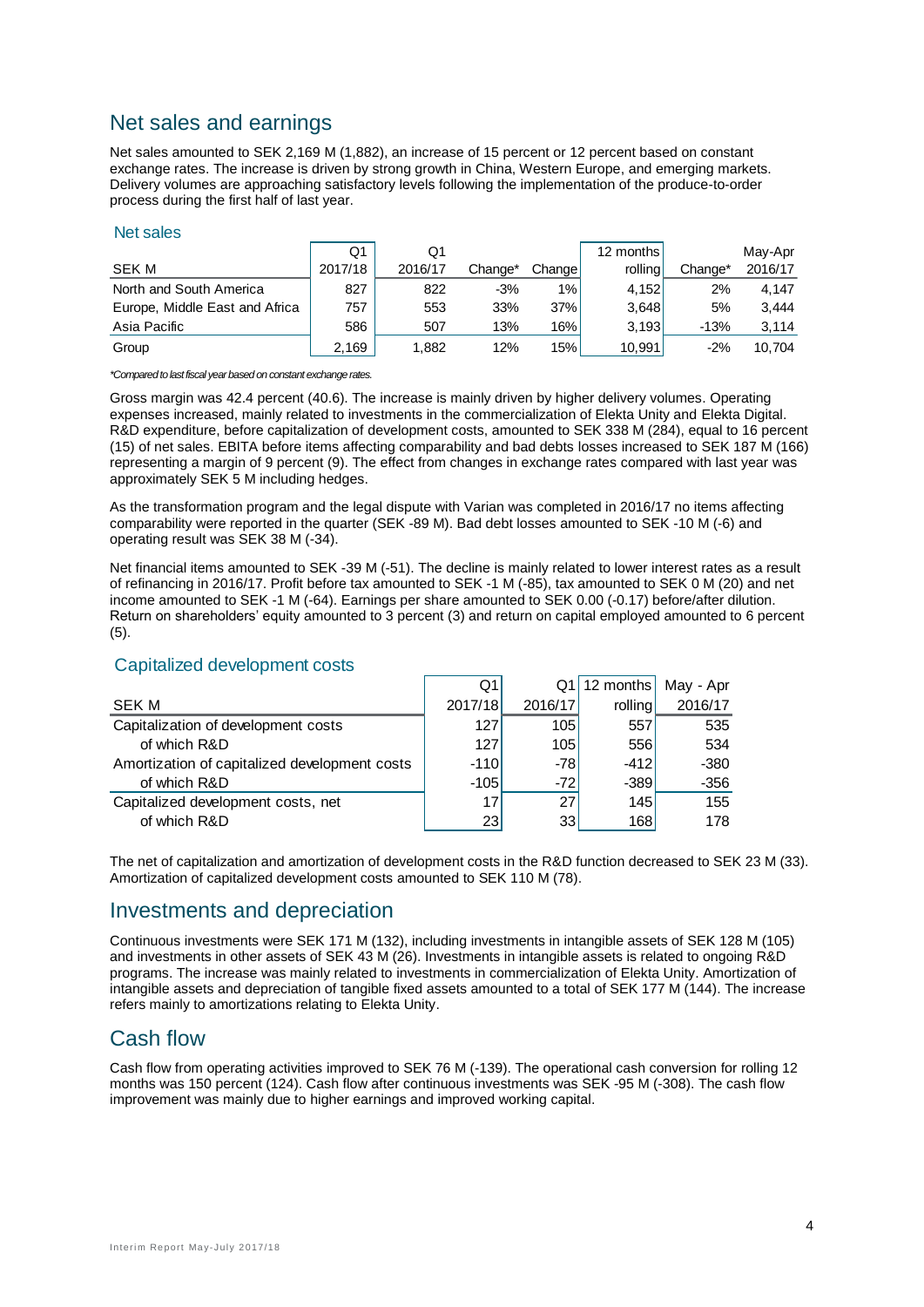#### Cash flow (extract)

|                                       | Q1      | Q1      | 12 months | May - Apr |
|---------------------------------------|---------|---------|-----------|-----------|
| SEK M                                 | 2017/18 | 2016/17 | rolling   | 2016/17   |
| Operating cash flow                   | 64      | $-37$   | 868       | 767       |
| Change in working capital             | 12      | $-103$  | 1,166     | 1,051     |
| Cash flow from operating activities   | 76      | $-139$  | 2,034     | 1.819     |
| Continuous investments                | $-171$  | -169    | -776      | $-774$    |
| Cashflow after continuous investments | $-95$   | $-308$  | 1.258     | 1.045     |
| Operational cash conversion           | 35%     | N/A     | 150%      | 145%      |

## Working capital

Net working capital decreased to SEK -613 M (525), corresponding to -6 percent (5) of net sales.

#### Working capital

|                                 | Jul 31, | Jul 31, | Apr 30, |
|---------------------------------|---------|---------|---------|
| <b>SEK M</b>                    | 2017    | 2016    | 2017    |
| Working capital assets          |         |         |         |
| Inventories                     | 1,076   | 1,193   | 936     |
| Accounts receivable             | 3,032   | 3,288   | 3,726   |
| Accrued income                  | 1,467   | 1,916   | 1,640   |
| Other operating receivables     | 878     | 782     | 802     |
| Sum working capital assets      | 6,453   | 7,179   | 7,104   |
| Working capital liabilities     |         |         |         |
| Accounts payable                | 806     | 704     | 1,000   |
| Advances from customers         | 2,537   | 2,168   | 2,531   |
| Prepaid income                  | 1,704   | 1,629   | 1,874   |
| Accrued expenses                | 1,611   | 1,721   | 1,875   |
| Short-term provisions           | 196     | 247     | 231     |
| Other current liabilities       | 212     | 184     | 281     |
| Sum working capital liabilities | 7,066   | 6,654   | 7,792   |
| Net working capital             | $-613$  | 525     | $-688$  |
| % of 12 months net sales        | $-6%$   | 5%      | -6%     |

Foreign exchange rates had a relatively large impact on individual working capital items but a small impact on net working capital.

As a consequence of the produce to order process implemented in 2016/17, lead times continued to decrease which reduced Days Sales Outstanding (DSO) to 9 days (47). Europe, Middle East and Africa, and Asia Pacific regions improved compared to last year, and North and South America is still showing negative DSO. In the quarter most of the improvement related to reduced levels of accounts receivable and accrued income.

## Days Sales Outstanding (DSO)

|                                | <b>Jul 31</b> | Jul 31, | Apr 30, |
|--------------------------------|---------------|---------|---------|
| <b>SEK M</b>                   | 2017          | 2016    | 2017    |
| North and South America        | $-40$         | -52     | -35     |
| Europe, Middle East and Africa | 45            | 113     | 74      |
| Asia Pacific                   | 33            | 90      | 84      |
| Group                          | 9             | 47      | 33      |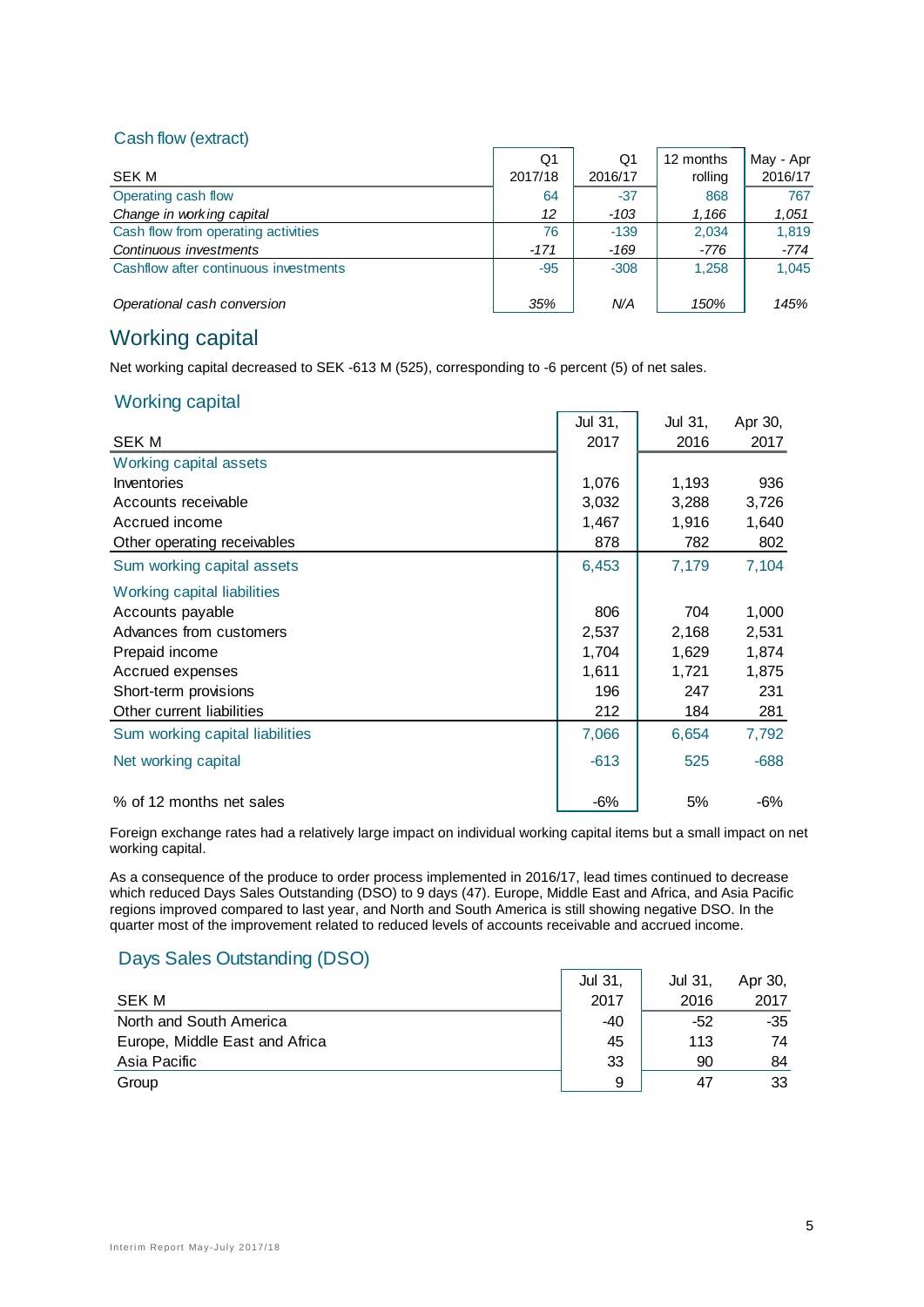## Net debt

|                                         | Jul 31.  | Jul 31.  | Apr 30,  |
|-----------------------------------------|----------|----------|----------|
| SEK M                                   | 2017     | 2016     | 2017     |
| Long-term interest-bearing liabilities  | 4.650    | 3.201    | 5.272    |
| Short-term interest-bearing liabilities | 421      | 1.891    | $\Omega$ |
| Cash and cash equivalents               | $-3.158$ | $-2.060$ | $-3,383$ |
| Net debt                                | 1.912    | 3.031    | 1.889    |

# Financial position

Cash and cash equivalents amounted to SEK 3,158 M (3,383 on April 30, 2017) and interest-bearing liabilities amounted to SEK 5,070 M (5,272 on April 30, 2017). Net debt amounted to SEK 1,912 M (1,889 on April 30, 2017) and the net debt/equity ratio was 0.29 (0.28 on April 30, 2017).

The exchange rate effect from the translation of cash and cash equivalents amounted to SEK -119 M (120). The translation difference in interest-bearing liabilities amounted to SEK -216 M (136). Other comprehensive income was affected by exchange rate differences from translation of foreign operations amounting to SEK -300 M (304).

The change in unrealized exchange rate effects from effective cash flow hedges reported in other comprehensive income amounted to SEK 46 M (-141). The closing balance of unrealized exchange rate effects from effective cash flow hedges amounted to SEK 79 M (-137) exclusive of tax.

On June 29 Elekta AB entered into a new five year revolving credit facility for EUR 200 M, primarily intended to be used as a back-up financing. The previously existing EUR 175 M revolving credit facility with maturity in May 2018 was cancelled in connection with the signing of the new facility.

## Significant events during the reporting period

## *Changes to Executive Management Team*

Gustaf Salford was appointed Chief Financial Officer effective July 1, 2017. He succeeded Håkan Bergström. Steven Wort was appointed Chief Operating Officer effective September 1, 2017. He succeeds Johan Sedihn.

## *New humediQ legal dispute*

As earlier reported an arbitration tribunal in London issued an award in the dispute between two Elekta group companies and humediQ GmbH in May 2016. humediQ GmbH has now initiated a new arbitration against the same Elekta group companies and arising out of the same agreement as the previous arbitration. Elekta believes that the claims are meritless and will vigorously defend itself.

## *Investigation in Italy*

As communicated in November 2015, Elekta's subsidiary in Italy and some former employees are suspected of interfering with public procurement processes. Elekta provided all requested information to the Italian authorities during the investigation which closed in August 2016. Elekta has zero tolerance for any deviation from the code of conduct and clear corporate policies and procedures in place. The Judge of the Milan Court declared on July 3, 2017 lack of jurisdiction and the case is referred to the Prosecution Office of Monza.

## Events after the reporting period

## *Changes to Executive Management Team*

Elekta has appointed Ioannis Panagiotelis as Chief Marketing and Sales Officer (CMSO) with immediate effect following the decision by Chief Commercial Officer Ian Alexander to resign. All Elekta markets will report to the new CMSO except China and North America; they will report directly to the CEO.

## **Employees**

The average number of employees during the period was 3,680 (3,530). The increase compared to previous year is mainly related to investments in research and development.

The average number of employees in the Parent Company was 31 (31).

## **Shares**

Total number of registered shares on July 31, 2017 was 383,568,409 of which 14,980,769 were A-shares and 368,587,640 B-shares. On July 31, 2017 1,541,368 shares were treasury shares held by Elekta.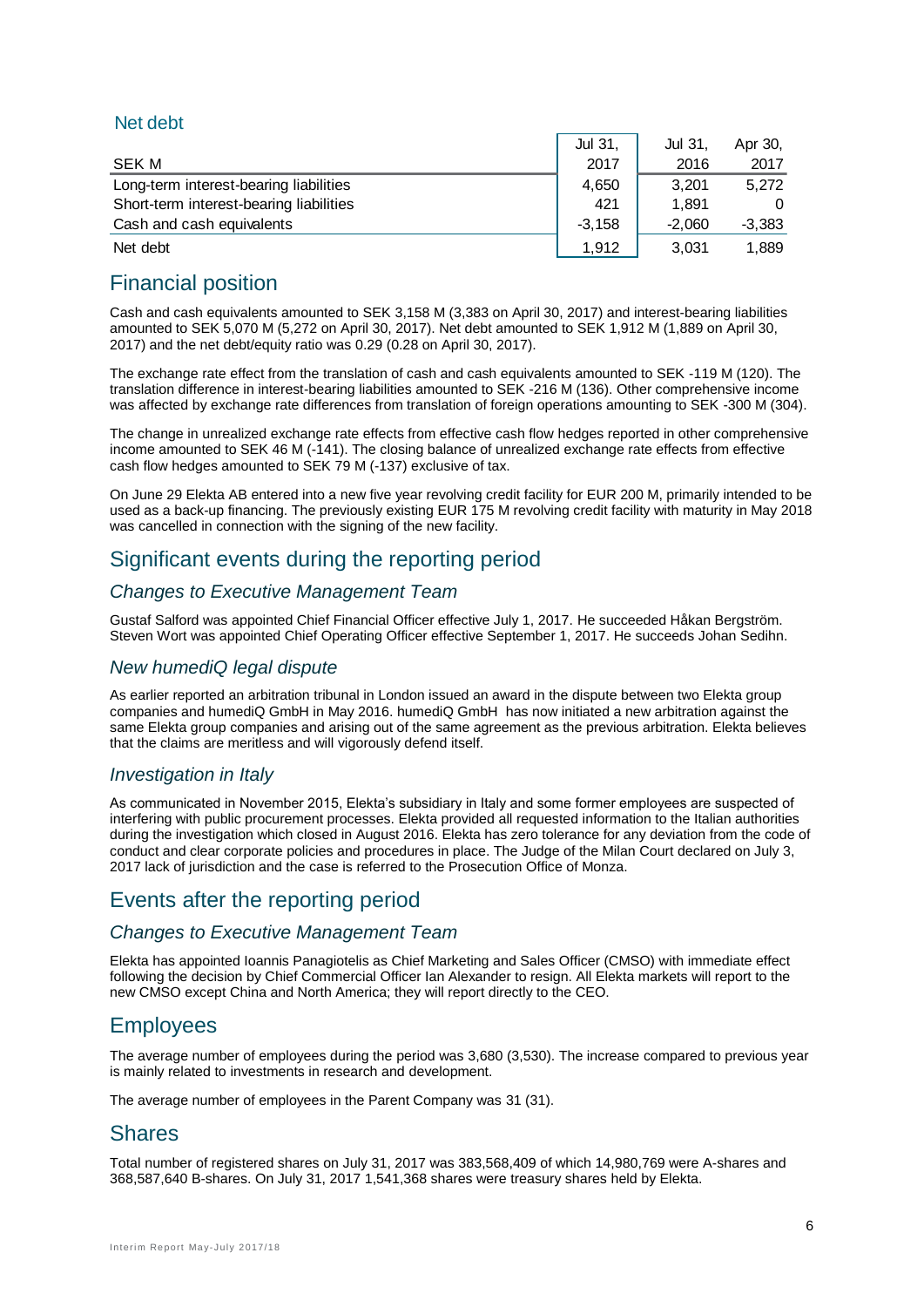## Risks and uncertainties

Elekta's presence in a large number of geographical markets exposes the Group to political and economic risks on a global scale and/or in individual countries. United Kingdom's decision to leave the European Union, as an example, might lead to economic uncertainty that may impact Elekta since an important part of the business is located in the United Kingdom.

The competitive landscape for Elekta is continuously changing. The medical equipment industry is characterized by technological developments and continuous improvements of industrial know-how, resulting in companies launching new products and improved methods for treatment. Elekta strives to be the leader in innovation and offer the most competitive product portfolio, developed in close collaboration with key research leaders in the field. To secure the proceeds of research investments, it is of importance that such new products and new technology are protected from the risk of improper use by competitors. When possible and deemed appropriate, Elekta protects its intellectual property rights by way of patents, copyrights and trademark registrations. Elekta carefully monitors intellectual property rights of third parties, but third parties may still direct infringement claims against Elekta which may lead to time-consuming and costly legal disputes as well as business interruption and other limitations in operations.

Elekta sells solutions through its direct sales force and through an external network of agents and distributors. The Company's continued success is dependent on the ability to establish and maintain successful relationships with customers. Elekta is continuously evaluating how to enter new markets, considering both the opportunities and the risks involved. There are regulatory registration requirements with each new market that potentially could delay product introductions and certifications. The stability of the political system in certain countries and the security situation for employees traveling to exposed areas are constantly evaluated. Corruption is a risk and an obstacle for development and growth in some countries. Elekta has implemented a specific anti-corruption policy to guide the business as it aims to be in line with national and international regulations and best practices against corruption as well as third party risk management processes.

Elekta's operations comprise several markets that expose the Group to a vast number of laws, regulations, policies and guidelines regarding, for example, health, security, environmental matters, trade restrictions, competition and delivery of products. Elekta's quality systems describe these requirements, which are reviewed and certified by external supervisory bodies and are regularly inspected by authorities in applicable countries, for example, the US FDA. Noncompliance of, for example, safety regulations can result in delayed or stopped deliveries of products. Changes in regulations and rules might also increase Elekta's costs and delay the development and introduction of new products.

Elekta depends also on the capability of producing advanced medical equipment, which requires highly qualified personnel. The Company's ability to attract and retain qualified personnel and management has a significant impact on the future success of the Group.

Weak economic development and high levels of public debt might, in some markets, mean less availability of financing for private customers and reduced future healthcare spending by governments. Political decisions that could impact the healthcare reimbursement systems also constitute a risk factor. Elekta's ability to commercialize products is dependent on the reimbursement level that hospitals and clinics can obtain for different types of treatments. Alterations in the existing reimbursement systems related to medical products, or implementation of new regulations, might impact future product mix in specific markets.

Elekta's delivery of treatment equipment relies largely on customers' readiness to receive the delivery at site. Depending on contractual payment terms, a delay can result in postponed invoicing and also affect timing of revenue recognition. The Group's credit risks are normally limited since customer operations are, to a large extent, financed either directly or indirectly by public funds.

Elekta depends on a number of suppliers for components. There is a risk that delivery difficulties might occur due to circumstances beyond Elekta's control. Critical suppliers are regularly followed up regarding delivery precision and quality of components.

Elekta's operations within research and development, production, distribution, marketing and administration depend on a large number of advanced IT systems and IT solutions. Routines and procedures are applied in order to protect the hardware, software and information against damages, manipulations, loss or incorrect use. If these systems and solutions should be affected by any interference resulting in loss of information it might have a negative impact on Elekta's operations, result and financial position.

In its operations, Elekta is subject to a number of financial risks primarily related to exchange rate fluctuations. In the short term, the effect of currency movements is reduced through forward contracts. Hedging is conducted on the basis of expected net sales over a period of up to 24 months. The scope of the hedging is determined by the Company's assessment of currency risks. Risk exposure is regulated through a financial policy established by the Board of Directors. The overall responsibility for handling the Group's financial risks, and developing methods and guidelines for dealing with financial risks, rests with the executive management and the finance function. For more detailed information regarding these risks, see Note 2 in the Annual Report 2016/17.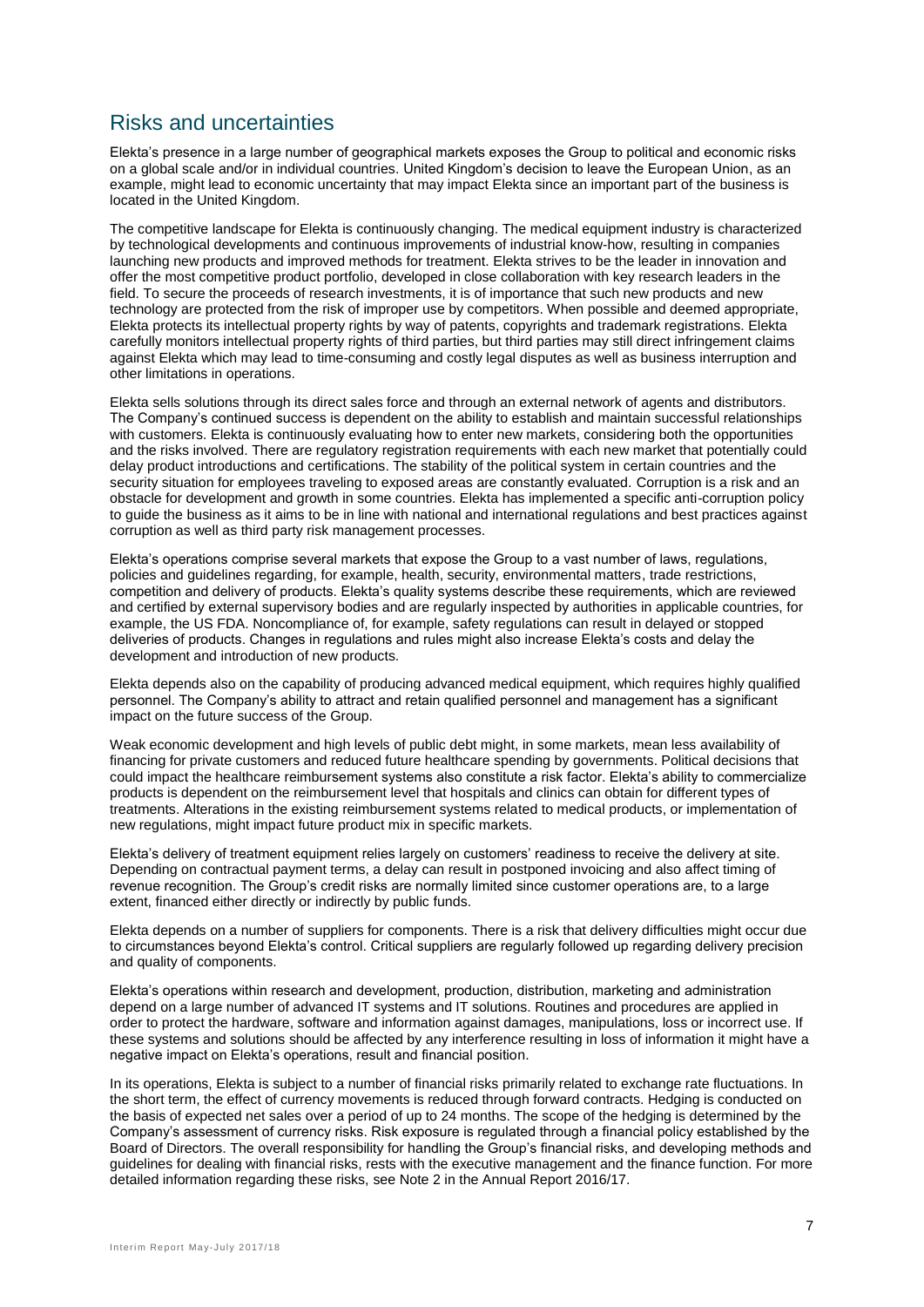Stockholm, August 23, 2017

Richard Hausmann CEO and President

*This report has not been reviewed by the Company´s auditors.*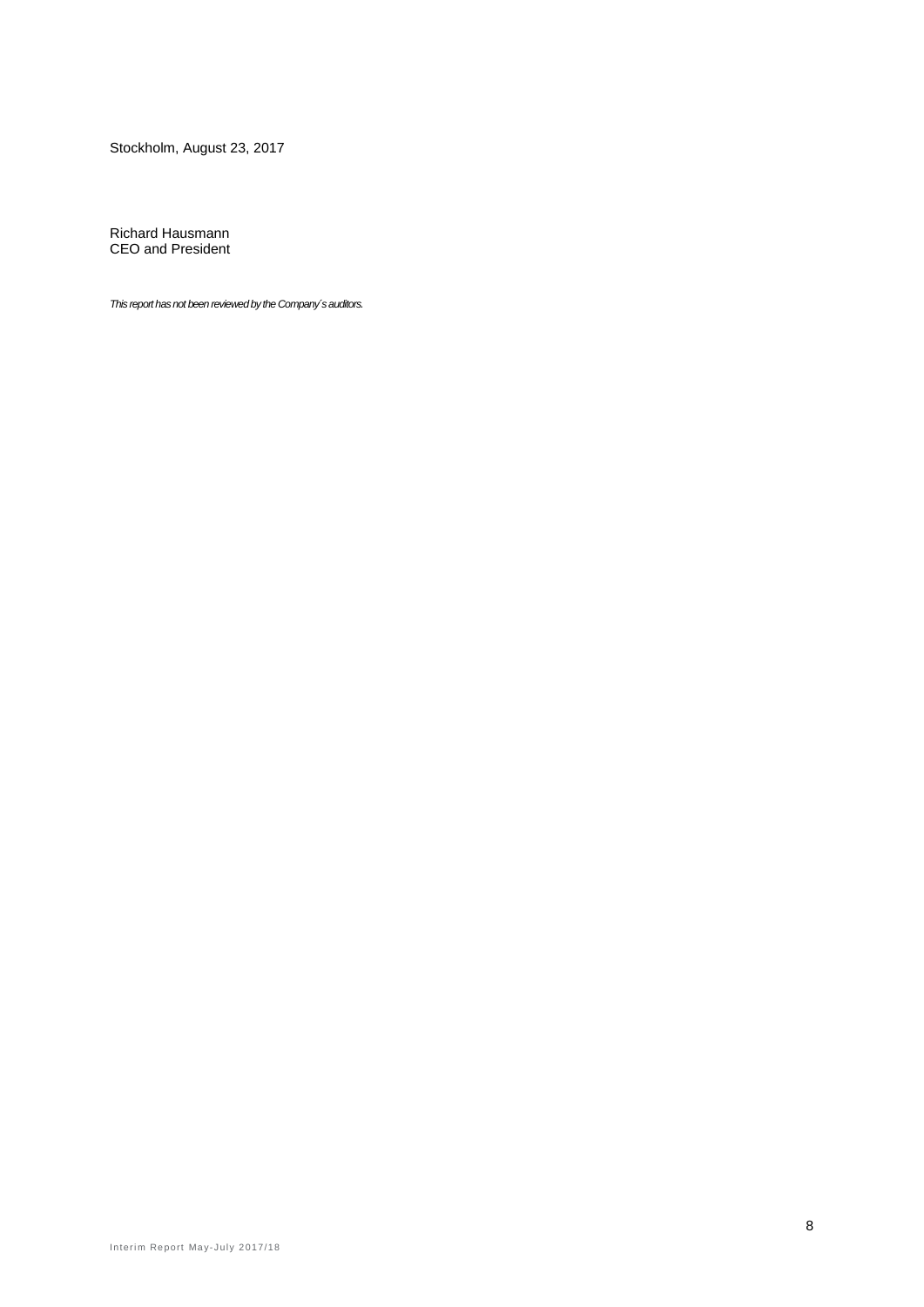# Accounting principles

This interim report is prepared, with regard to the Group, according to IAS 34 and the Swedish Annual Accounts Act and, with regard to the Parent Company, according to the Swedish Annual Accounts Act and RFR 2. The accounting principles applied correspond to those presented in Note 1 of the Annual Report 2016/17.

#### *Implementation of new accounting principles*

The preparation for the implementation of IFRS 9 *Financial instruments* and IFRS 15 *Revenue from Contracts with Customers* as per May 1, 2018 is ongoing.

For IFRS 9 the current assessment is that the implementation of the standard will not have any material impact on the Group's financial position or result. Areas that will be further evaluated relate to classification of receivables and the effect on the bad debt provision from replacing the incurred loss model currently applied for impairment with an expected loss model.

For IFRS 15 a one-time effect is expected to be reported in equity mainly relating to the timing for revenue recognition of treatment solutions. With the present policy, treatment solutions are revenue recognized when risks and rewards are transferred to the customer, which is normally at the time of shipment. According to IFRS 15 revenue recognition should occur at the time of transfer of control to the customer, which according to Elekta's assessment is when the treatment solution is ready for installation at the customer's site. As under the present policy, some agreements with customers stipulate terms under which transfer of control occurs at the time of acceptance. The financial impact that will be reported in equity on transition will primarily depend on the number of treatment solutions that are shipped but are not yet ready for installation at the customer's site at this point in time. Other less significant financial effects are also expected from the transition, mainly relating to changes in the allocation of the transaction price to various performance obligations. The Group is currently performing a more detailed assessment of the impact from the implementation of IFRS 15, both from an operational and financial perspective. This exercise is still ongoing and therefore it is not practicably possible to disclose reliable estimates of the expected financial effects.

## Exchange rates

| Country                                                           | Currency                         | Average rate                      |                                   |                            |                                   |                                   | <b>Closing rate</b>               |                                      |                            |
|-------------------------------------------------------------------|----------------------------------|-----------------------------------|-----------------------------------|----------------------------|-----------------------------------|-----------------------------------|-----------------------------------|--------------------------------------|----------------------------|
|                                                                   |                                  | May - Jul<br>2017/18              | May - Jul<br>2016/17              | Change *                   | Jul 31,<br>2017                   | Jul 31,<br>2016                   | Apr 30,                           | Change *<br>2017 12 months Change ** |                            |
| Euroland<br><b>Great Britain</b><br>Japan<br><b>United States</b> | 1 EUR<br>1 GBP<br>1 JPY<br>1 USD | 9.681<br>11.102<br>0.077<br>8.605 | 9.325<br>11.659<br>0.078<br>8.298 | 4%<br>$-5%$<br>$-1%$<br>4% | 9.535<br>10.668<br>0.074<br>8.131 | 9.579<br>11.389<br>0.083<br>8.637 | 9.630<br>11.439<br>0.079<br>8.840 | 0%<br>$-6%$<br>$-11%$<br>$-6%$       | -1%<br>$-7%$<br>-7%<br>-8% |

*\* July 31, 2017 vs July 31, 2016*

*\*\* July 31, 2017 vs April 30, 2017*

Regarding foreign Group companies, order intake and income statements are translated at average exchange rates for the reporting period, while order backlog and balance sheets are translated at closing exchange rates.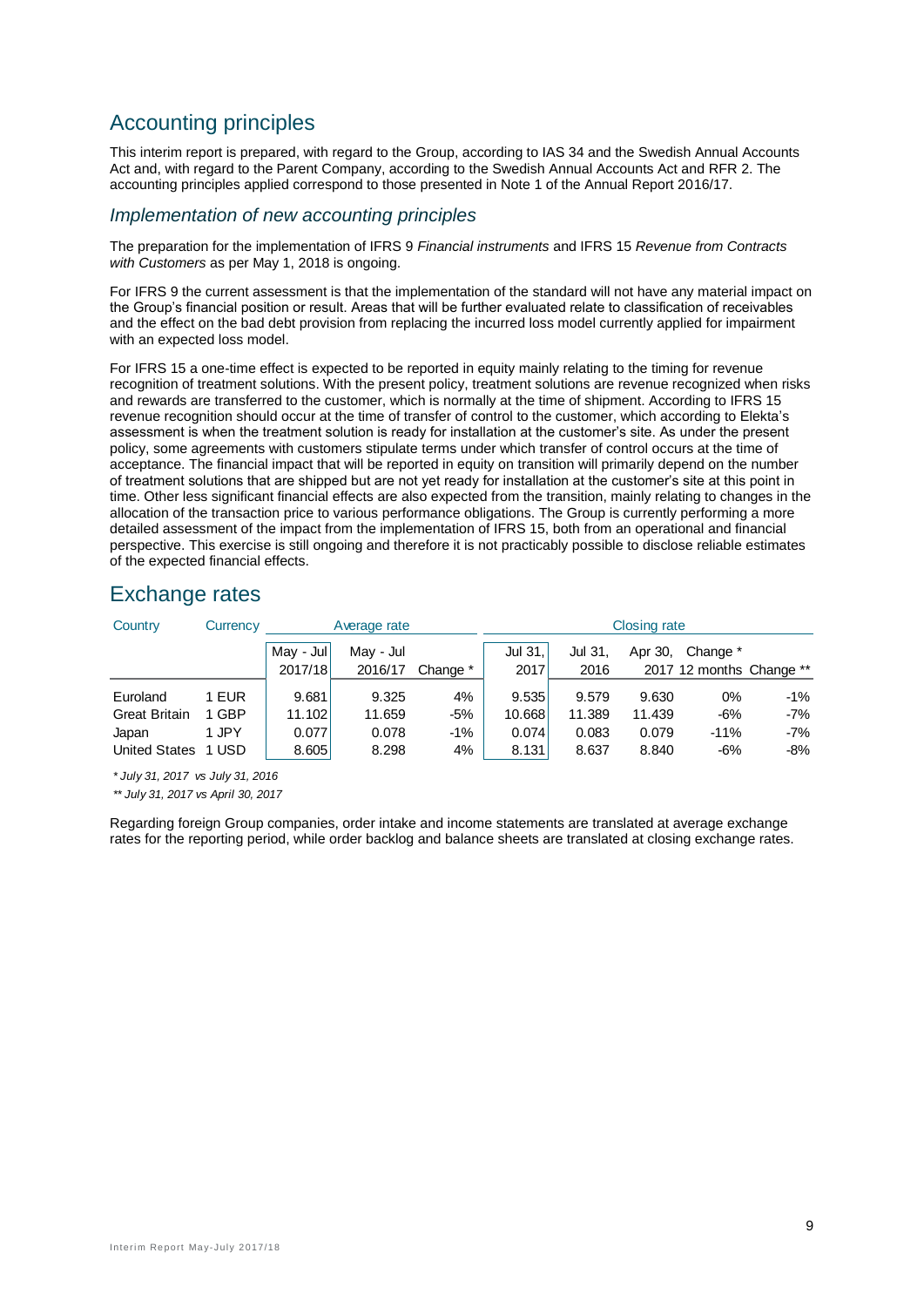#### CONSOLIDATED INCOME STATEMENT AND STATEMENT OF COMPREHENSIVE INCOME

| <b>INCOME STATEMENT</b>                                                   | Q <sub>1</sub> | Q1       | 12 months | May - Apr |
|---------------------------------------------------------------------------|----------------|----------|-----------|-----------|
| <b>SEK M</b>                                                              | 2017/18        | 2016/17  | rolling   | 2016/17   |
| Net sales                                                                 | 2,169          | 1,882    | 10,991    | 10,704    |
| Cost of products sold                                                     | $-1,250$       | $-1,118$ | $-6,409$  | $-6,277$  |
| Gross income                                                              | 919            | 764      | 4,582     | 4,427     |
| Selling expenses                                                          | -305           | $-276$   | $-1,194$  | $-1,165$  |
| Administrative expenses                                                   | $-248$         | $-215$   | $-961$    | $-928$    |
| R&D expenses                                                              | -316           | $-251$   | $-1,083$  | $-1,018$  |
| Exchange rate differences                                                 | $-12$          | 33       | $-246$    | $-201$    |
| Operating result before items affecting comparability                     | 38             | 55       | 1,098     | 1,115     |
| Items affecting comparability                                             |                | -89      | $-429$    | -518      |
| <b>Operating result</b>                                                   | 38             | $-34$    | 670       | 598       |
| Result from participations in associates                                  | 2              | 3        | -18       | $-17$     |
| Interest income                                                           | 7              | 5        | 33        | 31        |
| Interest expenses and similar items                                       | $-44$          | -62      | $-253$    | $-271$    |
| Exchange rate differences                                                 | -3             | 3        | $-7$      | $-1$      |
| Profit before tax                                                         | $-1$           | $-85$    | 424       | 340       |
| Income taxes                                                              | 0              | 20       | $-234$    | $-214$    |
| Net income                                                                | $-1$           | $-64$    | 189       | 126       |
| Net income attributable to:                                               |                |          |           |           |
| Parent Company shareholders                                               | -1             | -65      | 189       | 125       |
| Non-controlling interests                                                 |                | 1        | 0         | 1         |
| Earnings per share before dilution, SEK                                   | 0.00           | $-0.17$  | 0.50      | 0.33      |
| Earnings per share after dilution, SEK                                    | 0.00           | $-0.17$  | 0.50      | 0.33      |
|                                                                           |                |          |           |           |
| STATEMENT OF COMPREHENSIVE INCOME                                         |                |          |           |           |
| <b>SEKM</b>                                                               |                |          |           |           |
| Net income                                                                | $-1$           | $-64$    | 189       | 126       |
| Other comprehensive income:                                               |                |          |           |           |
| Items that will not be reclassified to the income statement:              |                |          |           |           |
| Remeasurements of defined benefit pension plans                           |                |          | 1         | 1         |
| Tax                                                                       |                |          | 0         | 0         |
| Total items that will not be reclassified to the income statement         |                |          | 1         | 1         |
| Items that subsequently may be reclassified to the income statement:      |                |          |           |           |
| Revaluation of cash flow hedges                                           | 46             | $-141$   | 221       | 34        |
| Translation differences from foreign operations                           | $-300$         | 304      | $-240$    | 364       |
| Tax                                                                       | $-10$          | 27       | -44       | -7        |
| Total items that subsequently may be reclassified to the income statement | $-264$         | 190      | $-63$     | 391       |
| Other comprehensive income for the period                                 | $-264$         | 190      | $-62$     | 392       |
| Total comprehensive income for the period                                 | $-265$         | 126      | 127       | 518       |
| Comprehensive income attributable to:                                     |                |          |           |           |
| Parent Company shareholders                                               | -265           | 126      | 126       | 517       |
| Non-controlling interests                                                 |                | 0        | 1         | 1         |
|                                                                           |                |          |           |           |

#### RESULT OVERVIEW

|                                                                | Q1               | Q1      | 12 months | May - Apr |
|----------------------------------------------------------------|------------------|---------|-----------|-----------|
| SEK M                                                          | 2017/18          | 2016/17 | rolling   | 2016/17   |
| Operating result/EBIT before items affecting comparability     | 38 <sup>l</sup>  | 55      | 1.098     | 1.115     |
| Bad debt losses                                                | 10 <sup>1</sup>  | 6       | <b>50</b> | 46        |
| Amortization:                                                  |                  |         |           |           |
| Capitalized development costs                                  | 110 <sup>1</sup> | 78      | 412       | 380       |
| Assets relating business combinations                          | <b>29</b>        | 27      | 121       | 119       |
| EBITA before items affecting comparability and bad debt losses | 187              | 166     | 1,681     | 1.661     |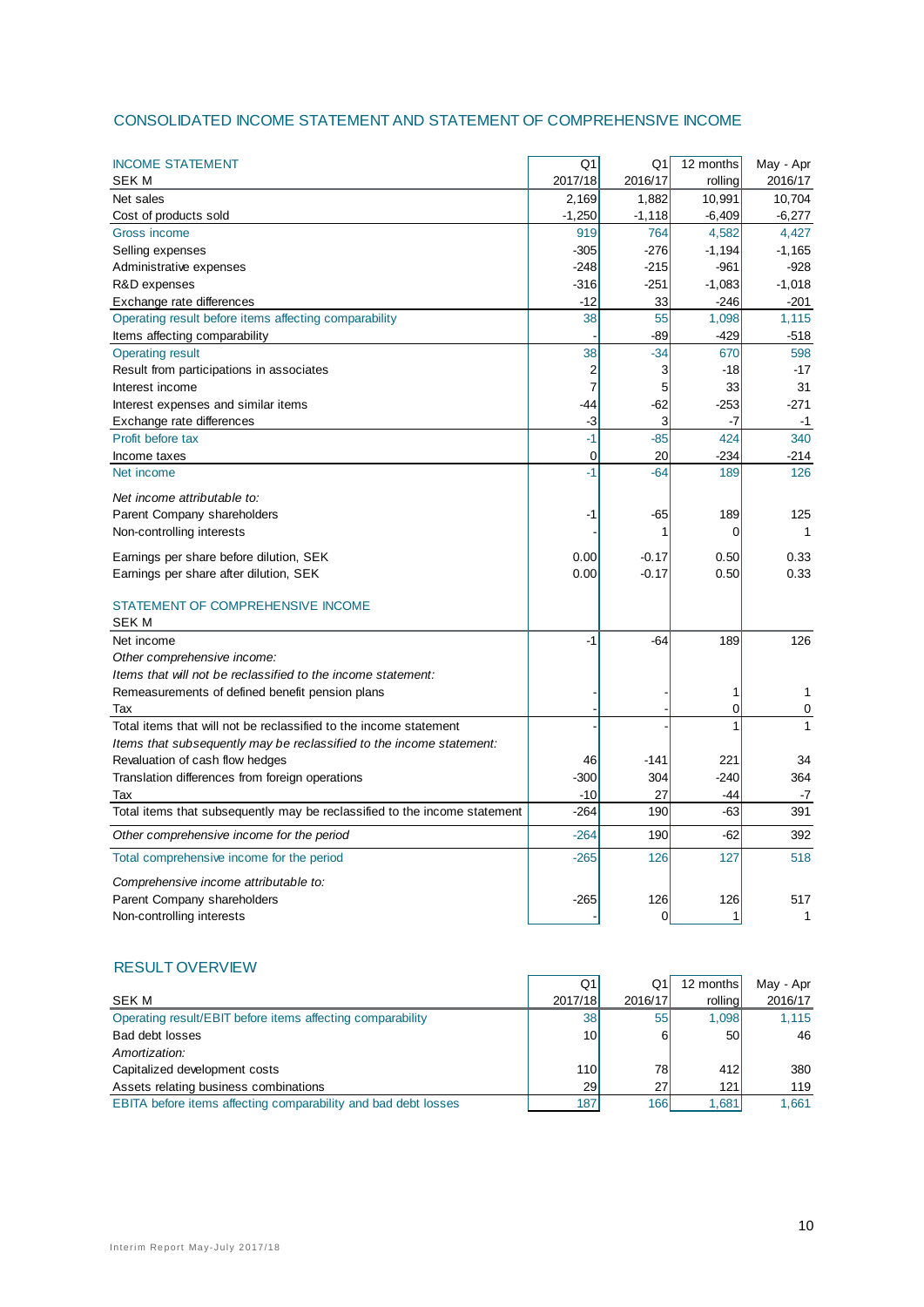#### CONSOLIDATED BALANCE SHEET

|                                         | Jul 31, | Jul 31, | Apr 30, |
|-----------------------------------------|---------|---------|---------|
| <b>SEK M</b>                            | 2017    | 2016    | 2017    |
| Non-current assets                      |         |         |         |
| Intangible assets                       | 8,343   | 8,545   | 8,704   |
| Tangible fixed assets                   | 760     | 795     | 795     |
| <b>Financial assets</b>                 | 287     | 365     | 308     |
| Deferred tax assets                     | 290     | 253     | 375     |
| <b>Total non-current assets</b>         | 9,681   | 9,957   | 10,181  |
| <b>Current assets</b>                   |         |         |         |
| Inventories                             | 1,076   | 1,193   | 936     |
| Accounts receivable                     | 3,032   | 3,288   | 3,726   |
| Accrued income                          | 1,467   | 1,916   | 1,640   |
| Current tax assets                      | 248     | 243     | 191     |
| Derivative financial instruments        | 119     | 59      | 92      |
| Other current receivables               | 878     | 784     | 802     |
| Cash and cash equivalents               | 3,158   | 2,060   | 3,383   |
| <b>Total current assets</b>             | 9,978   | 9,543   | 10,769  |
| <b>Total assets</b>                     | 19,659  | 19,500  | 20,950  |
| Elekta's owners' equity                 | 6,511   | 6,528   | 6,774   |
| Non-controlling interests               | 0       | 1       | 0       |
| <b>Total equity</b>                     | 6,511   | 6,529   | 6,774   |
| Non-current liabilities                 |         |         |         |
| Long-term interest-bearing liabilities  | 4,650   | 3,201   | 5,272   |
| Deferred tax liabilities                | 668     | 687     | 778     |
| Long-term provisions                    | 159     | 131     | 142     |
| Other long-term liabilities             | 15      | 79      | 33      |
| <b>Total non-current liabilities</b>    | 5,491   | 4,097   | 6,224   |
| <b>Current liabilities</b>              |         |         |         |
| Short-term interest-bearing liabilities | 421     | 1,891   | 0       |
| Accounts payable                        | 806     | 704     | 1,000   |
| Advances from customers                 | 2,537   | 2,168   | 2,531   |
| Prepaid income                          | 1,704   | 1,629   | 1,874   |
| Accrued expenses                        | 1,611   | 1,721   | 1,875   |
| Current tax liabilities                 | 96      | 45      | 111     |
| Short-term provisions                   | 196     | 247     | 231     |
| Derivative financial instruments        | 74      | 284     | 48      |
| Other current liabilities               | 212     | 184     | 281     |
| <b>Total current liabilities</b>        | 7,656   | 8,874   | 7,952   |
| Total equity and liabilities            | 19,659  | 19,500  | 20,950  |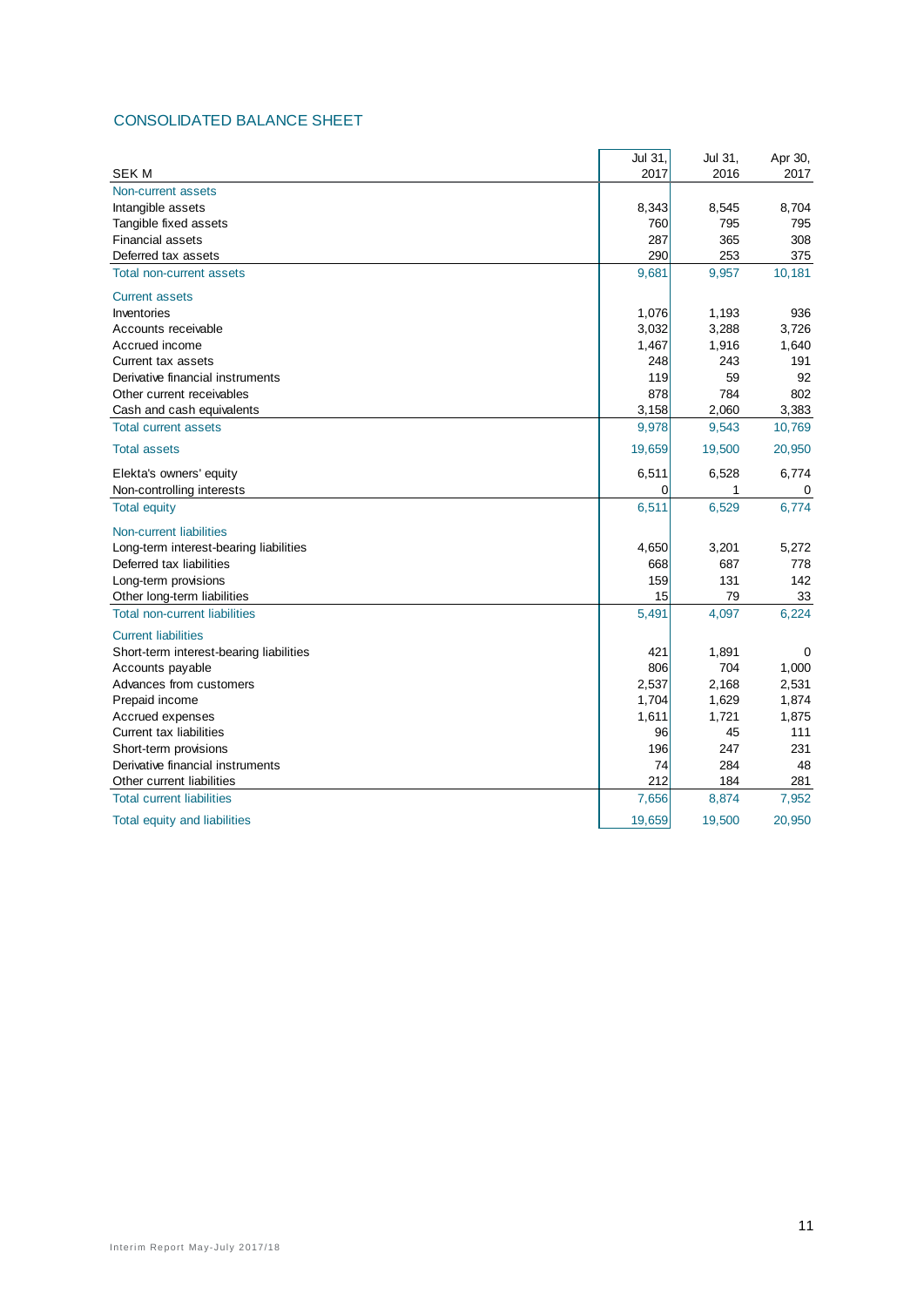|                                                          | Q <sub>1</sub> | O <sub>1</sub> | 12 months | May - Apr |
|----------------------------------------------------------|----------------|----------------|-----------|-----------|
| <b>SEK M</b>                                             | 2017/18        | 2016/17        | rolling   | 2016/17   |
| Profit before tax                                        | $-1$           | -85            | 424       | 340       |
| Amortization and depreciation                            | 177            | 144            | 688       | 655       |
| Interest net                                             | 28             | 45             | 161       | 178       |
| Other non-cash items                                     | $-17$          | $-15$          | 48        | 50        |
| Interest received and paid                               | $-46$          | $-46$          | $-189$    | $-189$    |
| Income taxes paid                                        | $-77$          | $-80$          | $-265$    | $-268$    |
| Operating cash flow                                      | 64             | $-37$          | 868       | 767       |
| Increase (-)/decrease (+) in inventories                 | $-201$         | $-22$          | 52        | 231       |
| Increase (-)/decrease (+) in operating receivables       | 516            | 448            | 226       | 158       |
| Increase (+)/decrease (-) in operating liabilities       | $-303$         | $-529$ *       | 888       | 662 *     |
| Change in working capital                                | 12             | $-103$         | 1.166     | 1,051     |
| Cash flow from operating activities                      | 76             | $-139$         | 2,034     | 1,819     |
| Investments intangible assets                            | $-128$         | $-142$ *       | $-619*$   | $-633*$   |
| Investments other assets                                 | $-43$          | $-26$          | $-158$    | $-141$    |
| Sale of fixed assets                                     | $\Omega$       | $\Omega$       | 0         | 0         |
| Continuous investments                                   | $-171$         | $-169$         | $-776$    | $-774$    |
| Cash flow after continuous investments                   | $-95$          | $-308$         | 1,258     | 1,045     |
| Business combinations and investments in other shares    | $-24$          | $-16$          | $-26$     | $-18$     |
| Cash flow after investments                              | $-119$         | $-324$         | 1,232     | 1,027     |
| Cash flow from financing activities                      | 14             | -8             | $-33$     | -55       |
| Cash flow for the period                                 | $-105$         | $-333$         | 1,200     | 972       |
| Change in cash and cash equivalents during the period    |                |                |           |           |
| Cash and cash equivalents at the beginning of the period | 3,383          | 2,273          | 2,060     | 2,273     |
| Cash flow for the period                                 | $-105$         | $-333$         | 1,200     | 972       |
| Exchange rate differences                                | $-119$         | 120            | $-101$    | 138       |
| Cash and cash equivalents at the end of the period       | 3,158          | 2,060          | 3,158     | 3,383     |

CASH FLOW

*\* Adjusted for receivables/liabilities relating to investments/sale of fixed assets.*

## CHANGES IN EQUITY

|                                           | May - Jul | May - Jul | May - Apr |
|-------------------------------------------|-----------|-----------|-----------|
| <b>SEK M</b>                              | 2017/18   | 2016/17   | 2016/17   |
| Attributable to Elekta's owners           |           |           |           |
| Opening balance                           | 6 7 7 4   | 6 4 0 2   | 6 402     |
| Comprehensive income for the period       | $-265$    | 126       | 517       |
| Incentive programs including deferred tax |           |           | 5         |
| Conversion of convertible loan            |           |           | 72        |
| Acquisition of non-controlling interest   |           |           | $-31$     |
| Dividend                                  |           |           | $-191$    |
| Total                                     | 6511      | 6 5 28    | 6774      |
| Attributable to non-controlling interests |           |           |           |
| Opening balance                           |           | 10        | 10        |
| Comprehensive income for the period       |           | 0         | 1         |
| Acquisition of non-controlling interest   |           |           | -1        |
| Dividend                                  |           | -9        | $-10$     |
| Total                                     | 0         |           | $\Omega$  |
| Closing balance                           | 6511      | 6 5 29    | 6 7 7 4   |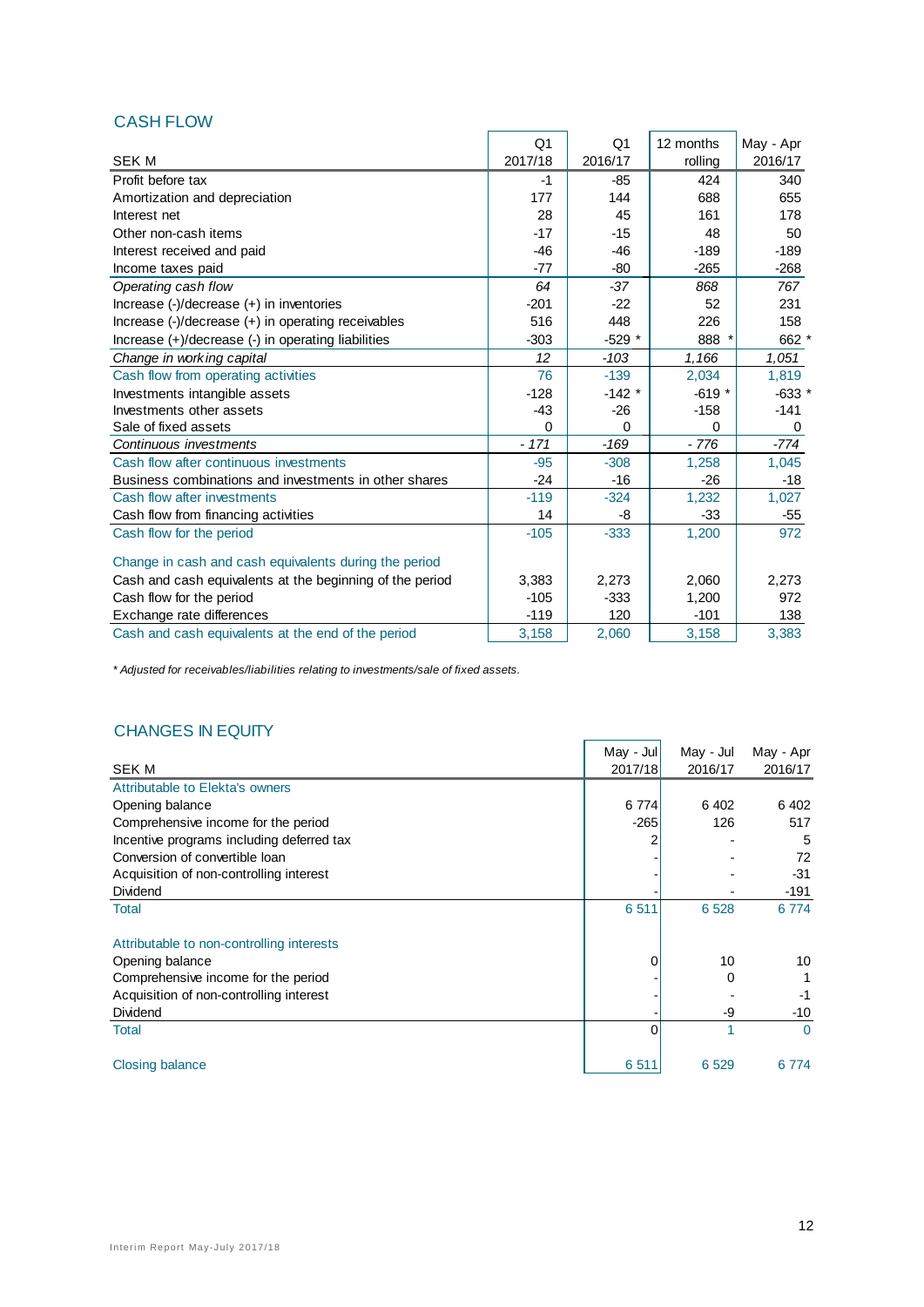# Financial instruments

The table below shows the fair value of the Group's financial instruments, for which fair value is different than carrying value. The fair value of all other financial instruments is assumed to correspond to the carrying value.

|                                         | Jul 31, 2017 |       | Jul 31, 2016 |            | Apr 30, 2017 |            |  |
|-----------------------------------------|--------------|-------|--------------|------------|--------------|------------|--|
|                                         | Carrying     | Fair  | Carrying     |            | Carrying     |            |  |
| SEK M                                   | amount       | value | amount       | Fair value | amount       | Fair value |  |
| Long-term interest-bearing liabilities  | 4.650        | 4.700 | 3.201        | 3.338      | 5.272        | 5.322      |  |
| Short-term interest-bearing liabilities | 421          | 424   | 1.891        | 1.988      |              |            |  |

The Group's financial assets and financial liabilities, which have been measured at fair value, have been categorized in the fair value hierarchy. The different levels are defined as follows:

- Level 1: Quoted prices on an active market for identical assets or liabilities
- Level 2: Other observable data than quoted prices included in Level 1, either directly (that is, price quotations) or indirectly (that is, obtained from price quotations)
- Level 3: Data not based on observable market data

#### FINANCIAL INSTRUMENTS MEASURED AT FAIR VALUE

|                                                                 |       | Jul 31, | Jul 31, | Apr 30, |
|-----------------------------------------------------------------|-------|---------|---------|---------|
| <b>SEK M</b>                                                    | Level | 2017    | 2016    | 2017    |
| <b>FINANCIAL ASSETS</b>                                         |       |         |         |         |
| Financial assets measured at fair value through profit or loss: |       |         |         |         |
| Derivative financial instruments - non-hedge accounting         | 2     | 40      | 54      | 44      |
| Derivatives used for hedging purposes:                          |       |         |         |         |
| Derivative financial instruments - hedge accounting             | 2     | 89      | 5       | 63      |
| <b>Total financial assets</b>                                   |       | 129     | 59      | 107     |
| <b>FINANCIAL LIABILITIES</b>                                    |       |         |         |         |
| Financial liabilities at fair value through profit or loss:     |       |         |         |         |
| Derivative financial instruments - non-hedge accounting         | 2     | 64      | 151     | 20      |
| Contingent consideration                                        | 3     | 50      | 93      | 77      |
| Derivatives used for hedging purposes:                          |       |         |         |         |
| Derivative financial instruments - hedge accounting             | 2     | 10      | 149     | 28      |
| <b>Total financial liabilities</b>                              |       | 124     | 393     | 125     |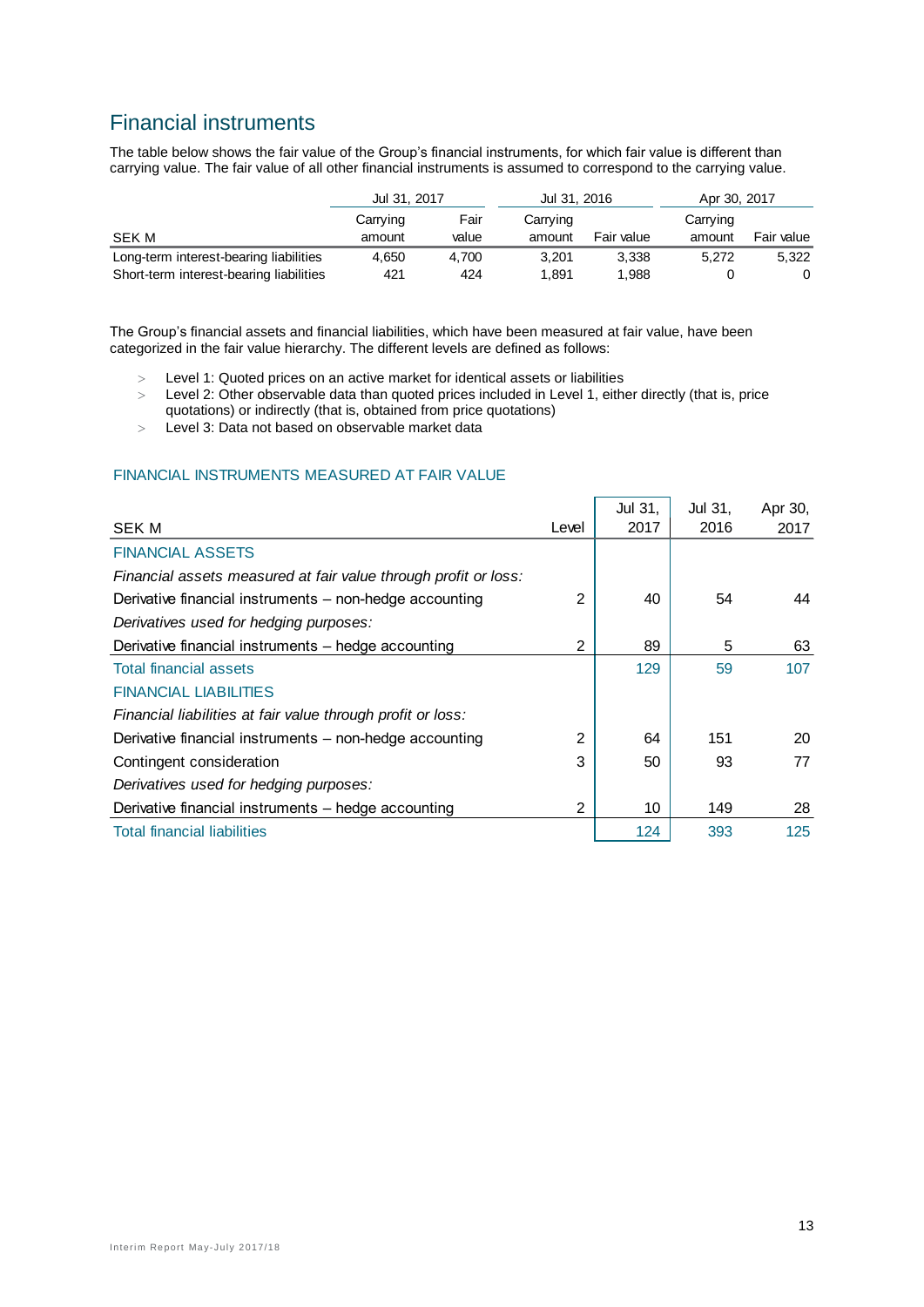#### **KEY FIGURES**

|                                   | May - Apr | May - Apr | May - Apr | May - Apr      | May - Apr | May - Jul | May - Jul |
|-----------------------------------|-----------|-----------|-----------|----------------|-----------|-----------|-----------|
|                                   | 2012/13   | 2013/14   | 2014/15   | 2015/16        | 2016/17   | 2016/17   | 2017/18   |
|                                   |           |           |           |                |           |           |           |
| Gross order intake, SEK M         | n/a       | n/a       | 12,825    | 13,821         | 14,064    | 2,662     | 2,738     |
| Net sales, SEK M                  | 10,339    | 10,694    | 10,839    | 11,221         | 10,704    | 1,882     | 2,169     |
| Order backlog, SEK M              | 11,942    | 13,609    | 17,087    | 18,239         | 22,459    | 20,058    | 21,699    |
| Operating result, SEK M           | 2,012     | 1,727     | 937       | 423            | 598       | $-34$     | 38        |
| Operating margin before items     |           |           |           |                |           |           |           |
| affecting comparability, %        | 20        | 18        | 9         | 9              | 10        | 3         | 2         |
| Operating margin, %               | 19        | 16        | 9         | 4              | 6         | $-2$      | 2         |
| Profit margin, %                  | 17        | 14        |           | $\overline{2}$ | 3         | - 4       | 0         |
| Shareholders' equity, SEK M       | 5,560     | 6,257     | 6,646     | 6,412          | 6,774     | 6,529     | 6,511     |
| Capital employed, SEK M           | 10,112    | 10,743    | 12,678    | 11,360         | 12,046    | 11,620    | 11,582    |
| Net debt, SEK M                   | 1,985     | 2,239     | 2,768     | 2,677          | 1,889     | 3,031     | 1,912     |
| Net debt/equity ratio, multiple   | 0.36      | 0.36      | 0.42      | 0.42           | 0.28      | 0.46      | 0.29      |
| Return on shareholders' equity, % | 27        | 21        | 9         | 2              | 2         | 3         | 3         |
| Return on capital employed, %     | 21        | 17        | 9         | 4              | 5         | 5         | 6         |
| Operational cash conversion, %    | 79        | 60        | 126       | 111            | 145       | n/a       | 35        |
| Average number of employees       | 3,336     | 3,631     | 3,679     | 3,677          | 3,581     | 3,530     | 3,680     |

#### DATA PER SHARE

|                                | May - Apr | May - Apr | May - Apr | May - Apr | May - Apr | May - Jul | May - Jul |
|--------------------------------|-----------|-----------|-----------|-----------|-----------|-----------|-----------|
|                                | 2012/13   | 2013/14   | 2014/15   | 2015/16   | 2016/17   | 2016/17   | 2017/18   |
|                                |           |           |           |           |           |           |           |
| Earnings per share             |           |           |           |           |           |           |           |
| before dilution. SEK           | 3.52      | 3.01      | 1.45      | 0.36      | 0.33      | $-0.17$   | 0.00      |
| after dilution, SEK            | 3.52      | 3.00      | 1.45      | 0.36      | 0.33      | $-0.17$   | 0.00      |
| Cash flow per share            |           |           |           |           |           |           |           |
| before dilution, SEK           | 3.17      | 1.31      | 1.78      | 1.00      | 2.69      | $-0.85$   | $-0.31$   |
| after dilution, SEK            | 3.17      | 1.24      | 1.78      | 1.00      | 2.69      | $-0.85$   | $-0.31$   |
| Shareholders' equity per share |           |           |           |           |           |           |           |
| before dilution, SEK           | 14.55     | 16.39     | 17.41     | 16.79     | 17.73     | 17.12     | 17.04     |
| after dilution, SEK            | 14.55     | 20.32     | 17.41     | 16.79     | 17.73     | 17.12     | 17.04     |
| Average number of shares       |           |           |           |           |           |           |           |
| before dilution, 000s          | 380,672   | 381,277   | 381,287   | 381,288   | 381.306   | 381,288   | 382,027   |
| after dilution, 000s           | 380,672   | 400.686   | 381,287   | 381,288   | 381,306   | 381,288   | 382,027   |
| Number of shares at closing    |           |           |           |           |           |           |           |
| before dilution, 000s *        | 381,270   | 381,287   | 381,287   | 381,288   | 382,027   | 381,288   | 382,027   |
| after dilution, 000s           | 381,270   | 400.696   | 381,287   | 381,288   | 382,027   | 381,288   | 382,027   |

*In September 2012 a 4:1 share split was conducted. The data per share and number of shares has been restated pro forma. \* Number of registered shares at closing excluding treasury shares (1,541,368 per July 31, 2017).*

#### DATA PER QUARTER

|                                     |                | 2015/16 |       |       | 2016/17 |                |       |       | 2017/18 |
|-------------------------------------|----------------|---------|-------|-------|---------|----------------|-------|-------|---------|
| <b>SEK M</b>                        | Q <sub>1</sub> | Q2      | Q3    | Q4    | Q1      | Q <sub>2</sub> | Q3    | Q4    | Q1      |
| Gross order intake                  | 2.569          | 3,398   | 2.616 | 5.238 | 2,662   | 3,383          | 3,653 | 4.366 | 2.738   |
| Net sales                           | 2,239          | 2,828   | 2,547 | 3.607 | 1,882   | 2,434          | 2,673 | 3.715 | 2,169   |
| <b>EBITA</b> before items affecting |                |         |       |       |         |                |       |       |         |
| comparability and bad debts losses  | 68             | 451     | 335   | 785   | 166     | 391            | 325   | 779   | 187     |
| Operating result                    | $-93$          | 304     | 56    | 155   | -34     | 140            | 144   | 347   | 38      |
| Cash flow from                      |                |         |       |       |         |                |       |       |         |
| operating activities                | $-349$         | 346     | 327   | 846   | $-139$  | 342            | 394   | 1,222 | 76      |

#### ORDER INTAKE GROWTH BASED ON CONSTANT EXCHANGE RATES \*

|                                   |     | 2015/16 |     |    | 2016/17 |     |     |     | 2017/18 |
|-----------------------------------|-----|---------|-----|----|---------|-----|-----|-----|---------|
|                                   | Q1  | Q2      | Q3  | Q4 | Q1      | Q2  | Q3  | Q4  | Q1      |
| North and South America, %        | 13  | -18     | 23  | 15 | $-16$   | 4   | -6  | -19 | -61     |
| Europe, Middle East and Africa, % | -30 | 41      | -43 | 38 | 14      | -17 | 116 | -32 | $-4$    |
| Asia Pacific, %                   | 12  | -6      |     | -5 | 20      | 10  |     | -5  |         |
| Group, %                          | -5  |         | -15 | 16 |         |     | 34  | -20 | 01      |

*\* From Q1 2016/17 the numbers are based on gross order intake.*

 $\overline{\phantom{a}}$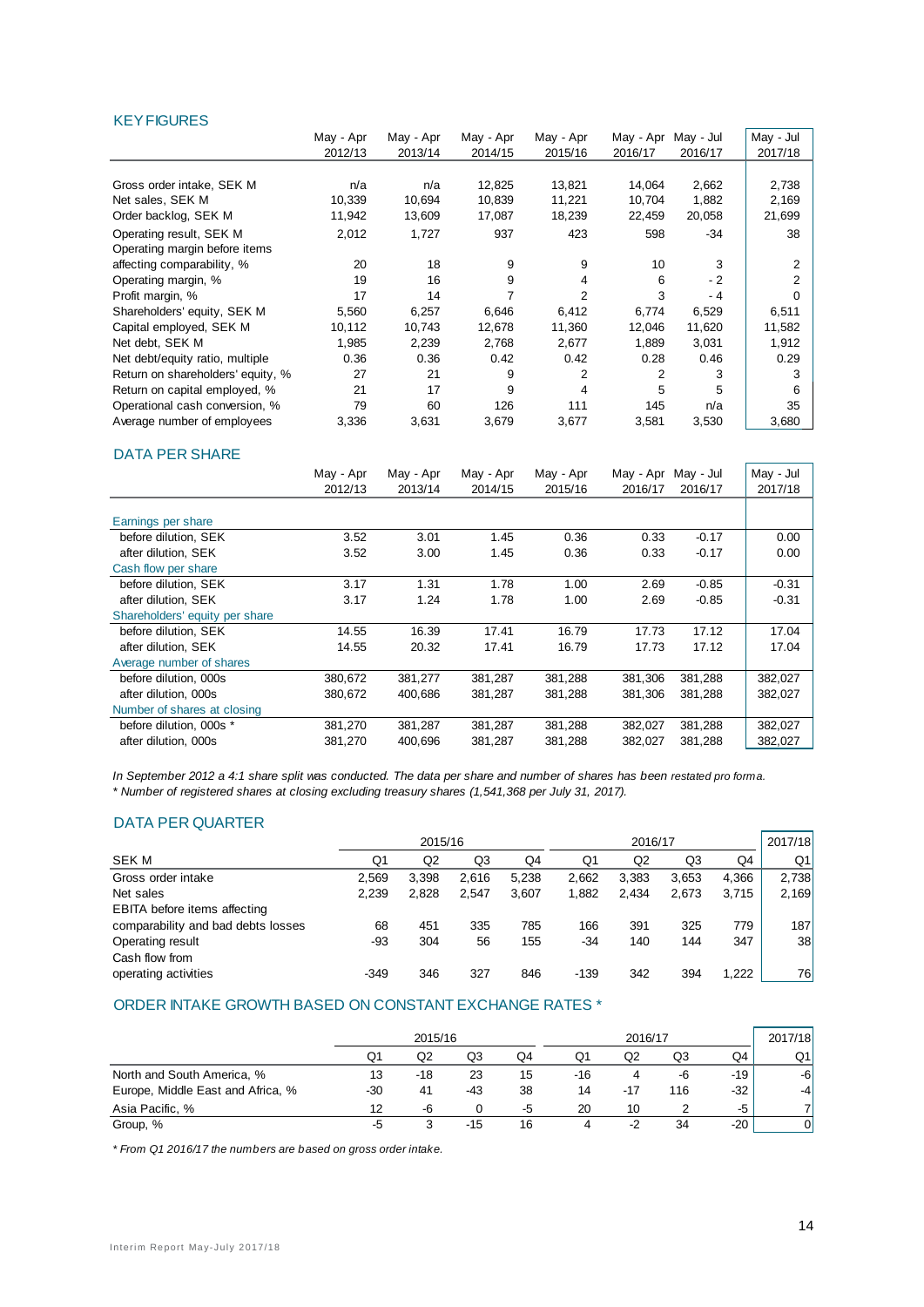# Segment reporting

Elekta applies geographical segmentation. Order intake, net sales and contribution margin for respective regions are reported to Elekta's CFO and CEO (chief operating decision makers). The regions' expenses are directly attributable to the respective region reported including cost of products sold. Global costs for R&D, marketing, management of product supply centers and Parent Company are not allocated per region. Currency exposure is concentrated to product supply centers. The majority of exchange differences in operations are reported in global costs.

#### Segment reporting

| May - Jul 2017/18                                     |               | Europe,     |              |            |             |           |
|-------------------------------------------------------|---------------|-------------|--------------|------------|-------------|-----------|
|                                                       | North and     | Middle East |              | Other/     |             | $%$ of    |
| <b>SEK M</b>                                          | South America | and Africa  | Asia Pacific | Group-wide | Group total | net sales |
| Net sales                                             | 827           | 757         | 586          |            | 2.169       |           |
| Regional expenses                                     | $-532$        | $-541$      | $-435$       |            | $-1,507$    | 69%       |
| Contribution margin                                   | 295           | 216         | 151          |            | 662         | 31%       |
| Contribution margin, %                                | 36%           | 28%         | 26%          |            |             |           |
| Global costs                                          |               |             |              | $-624$     | $-624$      | 29%       |
| Operating result before items affecting comparability | 295           | 216         | 151          | $-624$     | 38          | 2%        |
| Items affecting comparability                         |               |             |              |            |             |           |
| <b>Operating result</b>                               | 295           | 216         | 151          | $-624$     | 38          | 2%        |
| Net financial items                                   |               |             |              | $-39$      | $-39$       |           |
| Profit before tax                                     | 295           | 216         | 151          | $-663$     | $-1$        |           |

May - Jul 2016/17 Europe, The Contract of the Contract of the Contract of the Contract of The Contract of The Contract of The Contract of The Contract of The Contract of The Contract of The Contract of The Contract of The

| $N = 301 20 101 11$                                   |               | Luiupe,     |              |            |             |           |
|-------------------------------------------------------|---------------|-------------|--------------|------------|-------------|-----------|
|                                                       | North and     | Middle East |              | Other/     |             | % of      |
| SEK M                                                 | South America | and Africa  | Asia Pacific | Group-wide | Group total | net sales |
| Net sales                                             | 822           | 553         | 507          |            | 1.882       |           |
| Regional expenses                                     | $-551$        | $-381$      | $-374$       |            | $-1,306$    | 69%       |
| Contribution margin                                   | 271           | 173         | 132          |            | 576         | 31%       |
| Contribution margin, %                                | 33%           | 31%         | 26%          |            |             |           |
| Global costs                                          |               |             |              | $-521$     | $-521$      | 28%       |
| Operating result before items affecting comparability | 271           | 173         | 132          | $-521$     | 55          | 3%        |
| Items affecting comparability                         |               |             |              | -89        | -89         |           |
| <b>Operating result</b>                               | 271           | 173         | 132          | $-610$     | $-34$       | $-2%$     |
| Net financial items                                   |               |             |              | $-51$      | $-51$       |           |
| Profit before tax                                     | 271           | 173         | 132          | $-661$     | $-85$       |           |

| May - Apr 2016/17                                     |               | Europe,     |              |            |             |           |  |
|-------------------------------------------------------|---------------|-------------|--------------|------------|-------------|-----------|--|
|                                                       | North and     | Middle East |              |            | $%$ of      |           |  |
| SEK M                                                 | South America | and Africa  | Asia Pacific | Group-wide | Group total | net sales |  |
| Net sales                                             | 4.147         | 3.444       | 3.114        |            | 10.704      |           |  |
| Regional expenses                                     | $-2.600$      | $-2.365$    | $-2.174$     |            | $-7.139$    | 67%       |  |
| Contribution margin                                   | 1.547         | 1.079       | 940          |            | 3,565       | 33%       |  |
| Contribution margin, %                                | 37%           | 31%         | 30%          |            |             |           |  |
| Global costs                                          |               |             |              | $-2,450$   | $-2.450$    | 23%       |  |
| Operating result before items affecting comparability | 1.547         | 1.079       | 940          | $-2.450$   | 1.115       | 10%       |  |
| Items affecting comparability                         |               |             |              | -518       | $-518$      |           |  |
| <b>Operating result</b>                               | 1.547         | 1.079       | 940          | $-2.968$   | 598         | 6%        |  |
| Net financial items                                   |               |             |              | -258       | $-258$      |           |  |
| Profit before tax                                     | 1.547         | 1.079       | 940          | $-3.226$   | 340         |           |  |

| 12 months rolling                                     |               | Europe,     |              |            |             |           |
|-------------------------------------------------------|---------------|-------------|--------------|------------|-------------|-----------|
|                                                       | North and     | Middle East |              | Other/     |             | $%$ of    |
| SEK M                                                 | South America | and Africa  | Asia Pacific | Group-wide | Group total | net sales |
| Net sales                                             | 4.152         | 3.648       | 3.193        |            | 10.991      |           |
| Regional expenses                                     | $-2.581$      | $-2.525$    | $-2.235$     |            | $-7.340$    | 67%       |
| Contribution margin                                   | 1.571         | 1.123       | 958          |            | 3.651       | 33%       |
| Contribution margin, %                                | 38%           | 31%         | 30%          |            |             |           |
| Global costs                                          |               |             |              | $-2.553$   | $-2.553$    | 23%       |
| Operating result before items affecting comparability | 1.571         | 1.123       | 958          | $-2.553$   | 1.098       | 10%       |
| Items affecting comparability                         |               |             |              | -429       | -429        |           |
| <b>Operating result</b>                               | 1.571         | 1.123       | 958          | $-2,982$   | 670         | 6%        |
| Net financial items                                   |               |             |              | $-246$     | $-246$      |           |
| Profit before tax                                     | .571          | 1.123       | 958          | $-3.228$   | 424         |           |

Elekta's operations are characterized by significant quarterly variations in delivery volumes and product mix, which have a direct impact on net sales and profits. This is accentuated when the operation is split into segments, as is the impact of currency fluctuations between the years.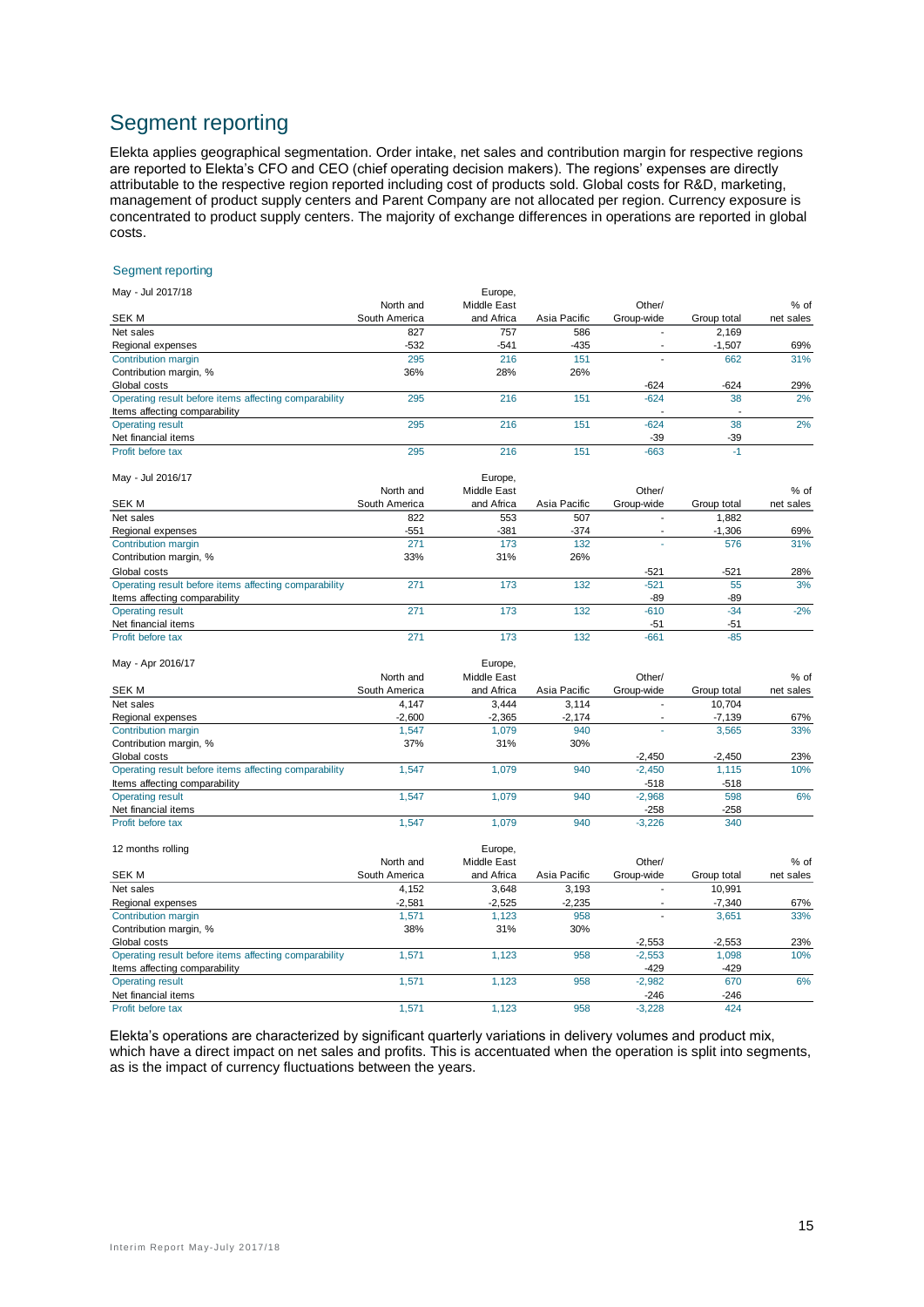#### PARENT COMPANY

#### INCOME STATEMENT AND STATEMENT OF COMPREHENSIVE INCOME

|                                   | May - Jul | May - Jul |
|-----------------------------------|-----------|-----------|
| SEK M                             | 2017/18   | 2016/17   |
| Operating expenses                | $-56$     | $-40$     |
| Financial net                     | 16        | 49        |
| Income after financial items      | $-41$     | -9        |
| Tax                               | 0         | 10        |
| Net income                        | $-40$     | 19        |
| Statement of comprehensive income |           |           |
| Net income                        | $-40$     | 19        |
| Other comprehensive income        |           |           |
| Total comprehensive income        | $-40$     | 19        |

÷.

## BALANCE SHEET

|                                            | Jul 31, | Apr 30, |
|--------------------------------------------|---------|---------|
| <b>SEKM</b>                                | 2017    | 2017    |
| Non-current assets                         |         |         |
| Intangible assets                          | 75      | 75      |
| Shares in subsidiaries                     | 2,226   | 2,222   |
| Receivables from subsidaries               | 1,898   | 2,679   |
| Other financial assets                     | 26      | 26      |
| Deferred tax assets                        | 63      | 63      |
| <b>Total non-current assets</b>            | 4,288   | 5,065   |
| <b>Current assets</b>                      |         |         |
| Receivables from subsidaries               | 3,637   | 3,870   |
| Other current receivables                  | 53      | 31      |
| Cash and cash equivalents                  | 2,424   | 2,479   |
| <b>Total current assets</b>                | 6,114   | 6,380   |
| <b>Total assets</b>                        | 10,402  | 11,445  |
| Shareholders' equity                       | 2,565   | 2,606   |
| Non-current liabilities                    |         |         |
| Long-term interest-bearing liabilities     | 4,647   | 5,268   |
| Long-term liabilities to Group companies   | 39      | 39      |
| Long-term provisions                       | 36      | 36      |
| <b>Total non-current liabilities</b>       | 4,721   | 5,343   |
| <b>Current liabilities</b>                 |         |         |
| Short-term interest-bearing liabilities    | 407     |         |
| Short-term liabilities to Group companies  | 2,562   | 3,342   |
| Short-term provisions                      | 31      | 30      |
| Other current liabilities                  | 116     | 123     |
| <b>Total current liabilities</b>           | 3,116   | 3,495   |
| Total shareholders' equity and liabilities | 10,402  | 11,445  |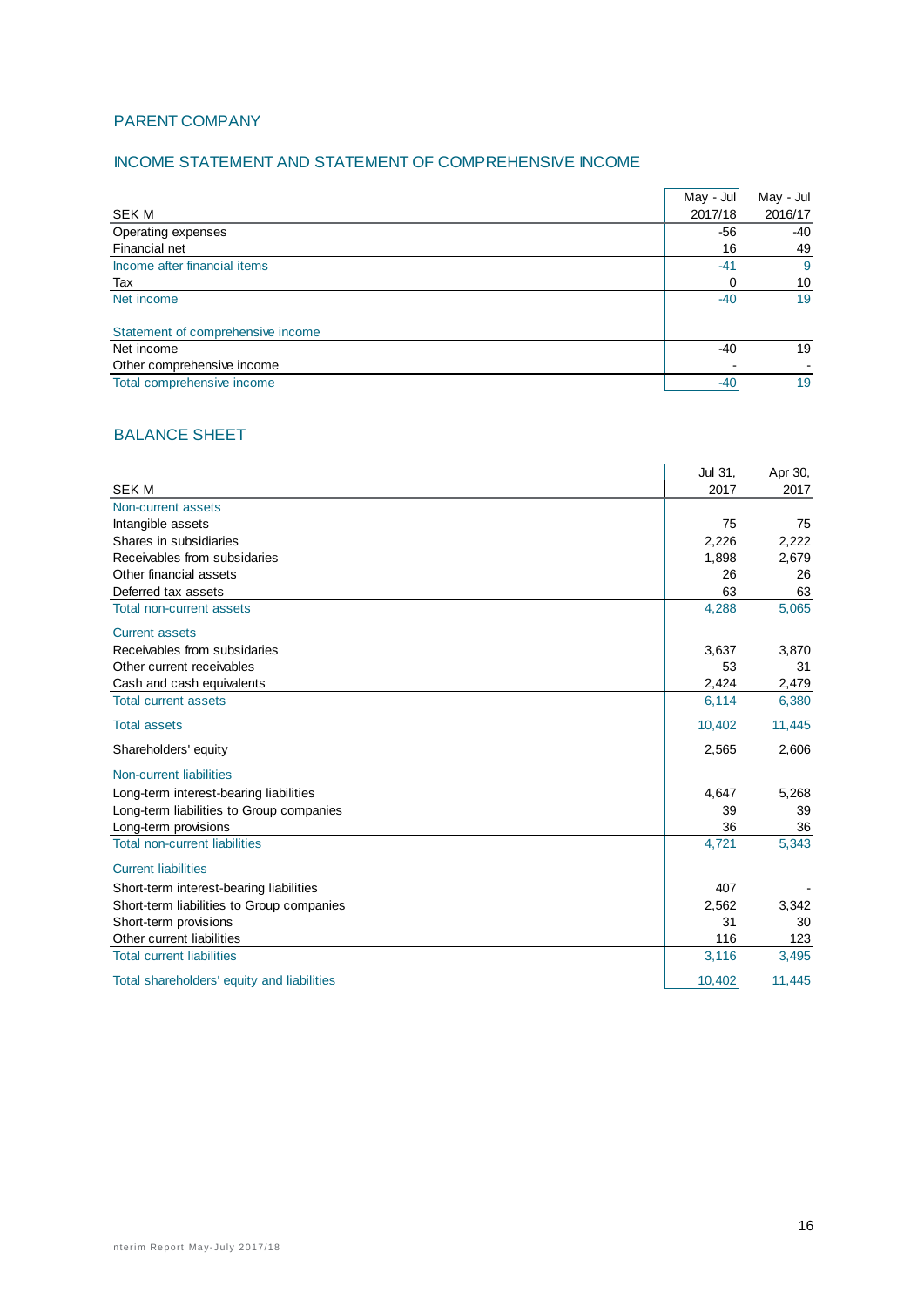# Alternative performance measures

Alternative Performance Measures (APMs) are measures and key figures that Elekta's management and other stakeholders use when managing and analyzing Elekta's business performance. These measures are not substitutes, but rather supplements to financial reporting measures prepared in accordance with IFRS. Key figures and other APMs used by Elekta are defined on [www.elekta.com/investors/financials/definitions.php.](http://www.elekta.com/investors/financials/definitions.php) Definitions and additional information on APMs can also be found on pages 111-114 in the Annual Report 2016/17.

## *Order and sales growth based on constant exchange rates*

Elekta's order intake and sales are, to a large extent, reported in subsidiaries with other functional currencies than SEK, which is the group reporting currency. In order to present order and sales growth on a more comparable basis and to show the impact of currency fluctuations, order and sales growth based on constant exchange rates are presented. The schedules below present growth based on constant exchange rates reconciled to the total growth reported in accordance with IFRS.

| Change gross order intake               |       | North and<br>South America |             | Europe, Middle<br>East, and Africa |    | Asia Pacific |   | Group total |  |
|-----------------------------------------|-------|----------------------------|-------------|------------------------------------|----|--------------|---|-------------|--|
|                                         |       | % SEK M                    | ℅           | SEK M                              |    | % SEK M      |   | % SEK M     |  |
| Q1 2017/18 vs. Q1 2016/17               |       |                            |             |                                    |    |              |   |             |  |
| Change based on constant exchange rates | -6    | -47                        | -4          | $-35$                              |    | 74           | 0 | -8          |  |
| Currency effects                        | 4     | 27                         | 4           | 31                                 | 3  | 26           | 3 | 84          |  |
| Reported change                         | $-2$  | $-20$                      | $\mathbf 0$ | $-4$                               | 10 | 100          | 3 | 76          |  |
| Q1 2016/17 vs. Q1 2015/16               |       |                            |             |                                    |    |              |   |             |  |
| Change based on constant exchange rates | -16   | $-156$                     | 14          | 100                                | 20 | 167          | 4 | 111         |  |
| Currency effects                        | $-2$  | $-25$                      | $-1$        | $-7$                               |    | 13           | 0 | $-19$       |  |
| Reported change                         | $-18$ | $-181$                     | 13          | 93                                 | 21 | 180          | 4 | 92          |  |

| Change net sales                        | North and<br>South America |             | Europe, Middle<br>East, and Africa |              | Asia Pacific |       |                 | Group total |  |
|-----------------------------------------|----------------------------|-------------|------------------------------------|--------------|--------------|-------|-----------------|-------------|--|
|                                         | ℅                          | <b>SEKM</b> | %                                  | <b>SEK M</b> | %            | SEK M | %               | SEK M       |  |
| Q1 2017/18 vs. Q1 2016/17               |                            |             |                                    |              |              |       |                 |             |  |
| Change based on constant exchange rates | -3                         | $-21$       | 33                                 | 185          | 13           | 65    | 12              | 229         |  |
| Currency effects                        | 4                          | 26          | 4                                  | 19           | 3            | 14    | 3               | 59          |  |
| Reported change                         |                            | 5           | 37                                 | 204          | 16           | 79    | 15 <sub>1</sub> | 288         |  |
| Q1 2016/17 vs. Q1 2015/16               |                            |             |                                    |              |              |       |                 |             |  |
| Change based on constant exchange rates | -8                         | $-71$       | $-24$                              | $-179$       | $-14$        | -80   | $-15$           | $-330$      |  |
| Currency effects                        | $-2$                       | $-21$       | $-2$                               | -13          |              |       | $-1$            | $-27$       |  |
| Reported change                         | $-10$                      | $-92$       | $-26$                              | $-192$       | $-13$        | $-73$ | $-16$           | $-357$      |  |

## *EBITA before items affecting comparability and bad debt losses (Adjusted EBITA)*

EBITA adjusted for items affecting comparability and bad debt losses is used by management to evaluate the business and is considered to assist management and investors in comparing the performance across reporting periods on a consistent basis. Bad debt losses have been excluded as these relate to turbulence in the market that is not expected to occur on a regular basis. For a reconciliation of EBITA adjusted for items affecting comparability and bad debt losses, to operating result (EBIT) as presented in the IFRS income statement, see page 10.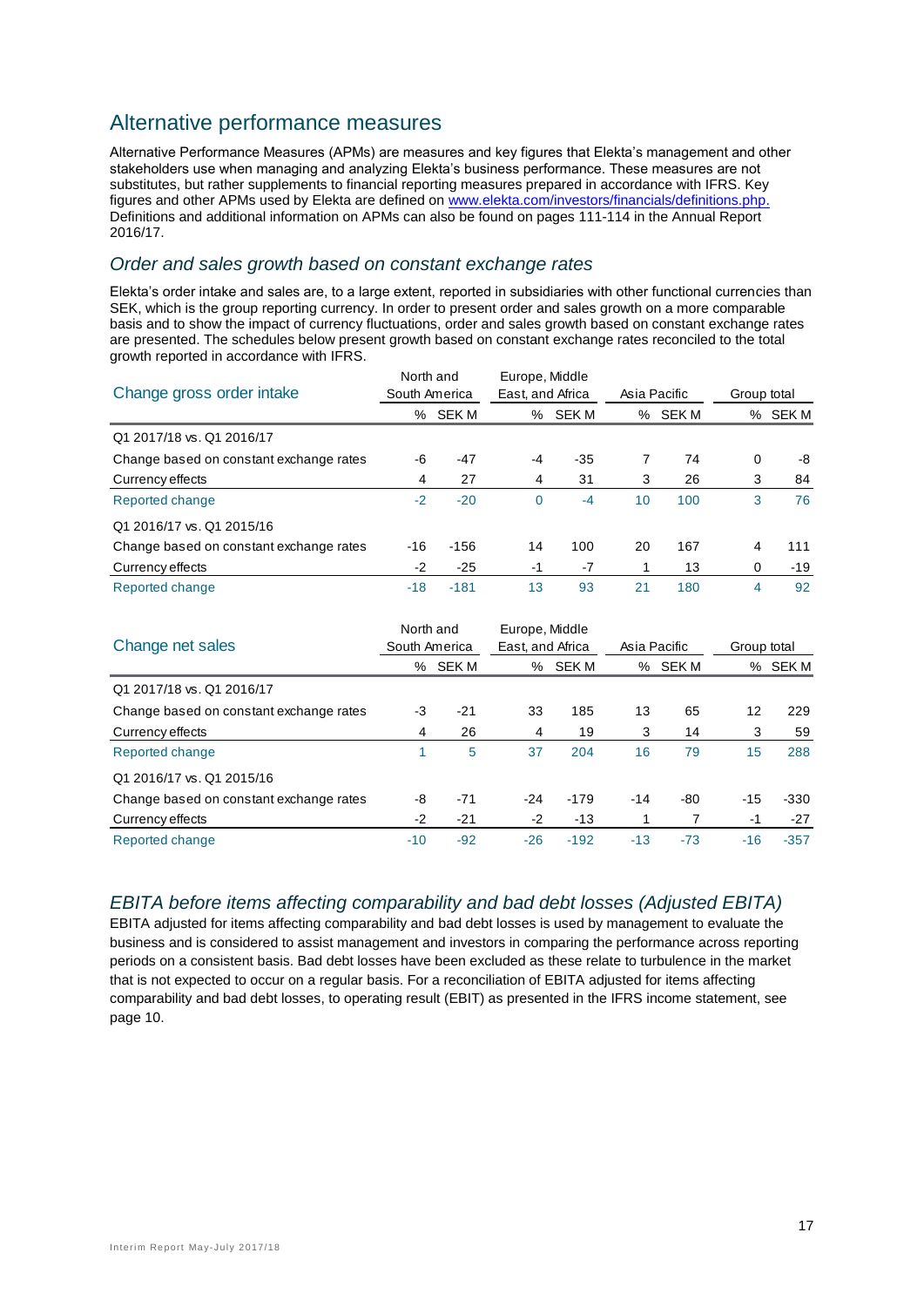## *EBITDA*

| EBHDA                                                              |       |     |     |     |                                                        |
|--------------------------------------------------------------------|-------|-----|-----|-----|--------------------------------------------------------|
| EBITDA is used for the calculation of operational cash conversion. |       |     |     |     |                                                        |
| SEK M                                                              |       |     |     |     | Q1 2016/17 Q2 2016/17 Q3 2016/17 Q4 2016/17 Q1 2017/18 |
| Operating result/EBIT                                              | $-34$ | 140 | 144 | 347 | 38 <sup>1</sup>                                        |
| Amortization:                                                      |       |     |     |     |                                                        |
| Capitalized development costs                                      | 78    | 78  | 94  | 131 | 110                                                    |
| Assets relating business combinations                              | 27    | 33  | 28  | 31  | 29                                                     |
| Depreciation                                                       | 39    | 39  | 39  | 39  | 38                                                     |
| <b>EBITDA</b>                                                      | 110   | 290 | 305 | 548 | 215                                                    |

## *Items affecting comparability*

Items affecting comparability are events or transactions with significant financial effects, which are relevant for understanding the financial performance when comparing income for the current period with previous periods, including restructuring programs, expenses relating to major legal disputes, impairments and gains and losses from acquisitions or disposals of subsidiaries*.* The classification of revenue or expenses as items affecting comparability is based on management's assessment of the characteristics and also the materiality of the item.

|                                    | Q1 2017/18                               |                      |                          |                                                             |                               | Q1 2016/17           |       |                                                                        |
|------------------------------------|------------------------------------------|----------------------|--------------------------|-------------------------------------------------------------|-------------------------------|----------------------|-------|------------------------------------------------------------------------|
| <b>SEKM</b>                        | Before items<br>comparability ring costs | affecting Restructu- |                          | Including<br>items<br>affecting<br>Legal fees comparability | Before items<br>comparability | affecting Restructu- |       | Including<br>items<br>affecting<br>ring costs Legal fees comparability |
| Net sales                          | 2,169                                    |                      |                          | 2,169                                                       | 1,882                         |                      |       | 1,882                                                                  |
| Cost of products and services sold | $-1,250$                                 | ۰                    | ٠                        | $-1,250$                                                    | $-1,118$                      | -3                   |       | $-1,121$                                                               |
| <b>Gross profit</b>                | 919                                      | ٠                    |                          | 919                                                         | 764                           | $-3$                 |       | 761                                                                    |
| Selling expenses                   | $-305$                                   |                      | $\overline{\phantom{a}}$ | $-305$                                                      | $-276$                        | -3                   |       | $-279$                                                                 |
| Administrative expenses            | $-248$                                   | ٠                    | $\overline{\phantom{a}}$ | $-248$                                                      | $-215$                        | $-13$                | $-60$ | $-288$                                                                 |
| R&D expenses                       | $-316$                                   | ٠                    | $\overline{\phantom{a}}$ | $-316$                                                      | $-251$                        | $-10$                |       | $-261$                                                                 |
| Exchange rate differences          | -12                                      | ۰                    |                          | $-12$                                                       | 33                            |                      |       | 33                                                                     |
| <b>Operating result</b>            | 38                                       | ۰                    |                          | 38                                                          | 55                            | $-29$                | $-60$ | $-34$                                                                  |

## *Return on capital employed*

Return on capital employed is a measure of the profitability after taking into account the amount of total capital used unrelated to type of financing. A higher return on capital employed indicates a more efficient use of capital. Capital employed represents the value of the balance sheet net assets that is the key driver of cash flow and capital required to run the business. It is also used in the calculation of return on capital employed.

|                                               | Jul 31,  | Oct 31,  | Jan 31,  | Apr 30,  | Jul 31,  |
|-----------------------------------------------|----------|----------|----------|----------|----------|
| <b>SEKM</b>                                   | 2016     | 2016     | 2017     | 2017     | 2017     |
| Profit before tax (12 months rolling)         | 269      | 100      | 146      | 340      | 424      |
| Financial expenses (12 months rolling)        | 268      | 269      | 267      | 271      | 253      |
| Profit before tax plus financial expenses     | 537      | 369      | 413      | 611      | 677      |
| Total assets                                  | 19,500   | 20,068   | 19,688   | 20,950   | 19,659   |
| Deferred tax liabilities                      | $-687$   | $-679$   | -654     | -778     | -668     |
| Long term provisions                          | $-131$   | $-139$   | $-132$   | $-142$   | $-159$   |
| Other long-term liabilities                   | $-79$    | $-107$   | $-79$    | $-33$    | $-15$    |
| Accounts payable                              | $-704$   | $-835$   | -849     | $-1,000$ | $-806$   |
| Advances from customers                       | $-2,168$ | $-2,439$ | $-2,550$ | $-2,531$ | $-2,537$ |
| Prepaid income                                | $-1,629$ | $-1,561$ | $-1,603$ | $-1,874$ | $-1,704$ |
| Accrued expenses                              | $-1,721$ | $-1,813$ | $-1,709$ | $-1,875$ | $-1,611$ |
| <b>Current tax liabilities</b>                | $-45$    | $-66$    | $-57$    | $-111$   | $-96$    |
| Short-term provisions                         | $-247$   | $-218$   | $-113$   | $-231$   | -196     |
| Derivative financial instruments              | $-284$   | $-277$   | $-154$   | -48      | $-74$    |
| Other current liabilities                     | $-184$   | -173     | $-234$   | $-281$   | $-212$   |
| Capital employed                              | 11,620   | 11,761   | 11,552   | 12,046   | 11,582   |
| Average capital employed (last five quarters) | 11,827   | 11,582   | 11,554   | 11,668   | 11,712   |
| Return on capital employed                    | 5%       | 3%       | 4%       | 5%       | 6%       |
|                                               |          |          |          |          |          |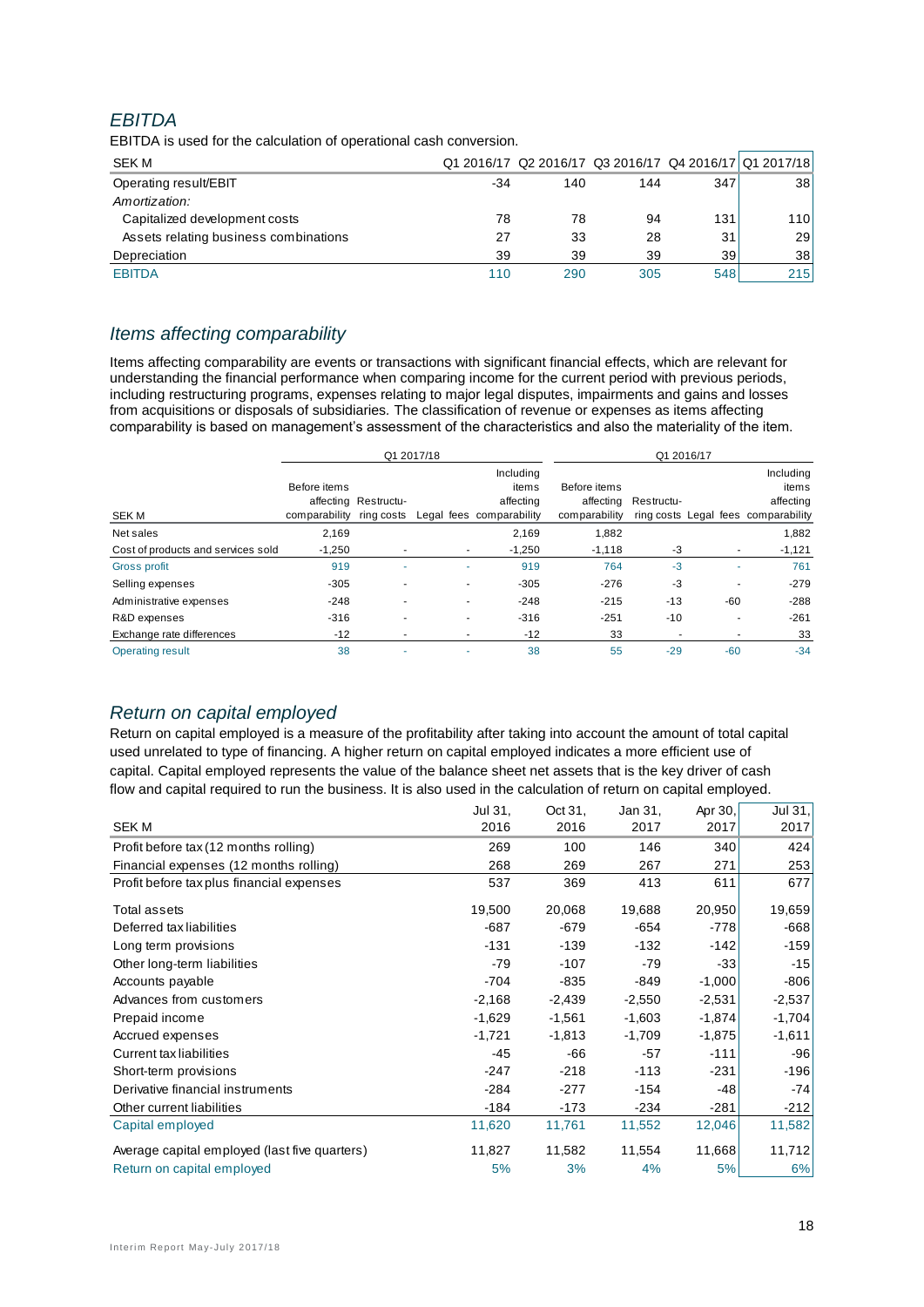## *Return on shareholders' equity*

Return on shareholders' equity measures the return generated on shareholders' capital invested in the company.

| SEK M                                                                                    |       |       |       |       | Q1 2016/17 Q2 2016/17 Q3 2016/17 Q4 2016/17 Q1 2017/18 |
|------------------------------------------------------------------------------------------|-------|-------|-------|-------|--------------------------------------------------------|
| Net income (12 months rolling)                                                           | 210   | 76    | 111   | 126   | 189 l                                                  |
| Average shareholders' equity excluding non-controlling<br>interests (last five quarters) | 6.565 | 6.516 | 6.471 | 6.541 | 6,563                                                  |
| Return on shareholders' equity                                                           | 3%    | $1\%$ | 2%    | 2%    | 3%                                                     |

#### *Operational cash conversion*

Cash flow is a focus area for management. The operational cash conversion shows the relation between cash flow from operating activities and EBITDA.

| SEK M                               |        |      | Q1 2016/17 Q2 2016/17 Q3 2016/17 Q4 2016/17 Q1 2017/18 |       |       |
|-------------------------------------|--------|------|--------------------------------------------------------|-------|-------|
| Cash flow from operating activities | $-139$ | 342  | 394                                                    | .222  | 76 I  |
| EBITDA                              | 110    | 290  | 305                                                    | 548   | 215 I |
| Operational cash conversion         | N/A    | 118% | 129%                                                   | 223%1 | 35%   |

#### *Working capital*

In order to optimize cash generation, management focuses on working capital and reducing lead times between orders booked and cash received. A reconciliation of working capital to items in the balance sheet is presented on page 5.

## *Days sales outstanding (DSO)*

DSO is used by management to follow the development of overall payment terms to customers, which have significant impact on working capital and cash flow.

|                               | Jul 31,  | Oct 31,  | Jan 31,  | Apr 30,         | Jul 31,  |
|-------------------------------|----------|----------|----------|-----------------|----------|
| <b>SEKM</b>                   | 2016     | 2016     | 2017     | 2017            | 2017     |
| Accounts receivable           | 3,288    | 3,320    | 3,324    | 3,726           | 3,032    |
| Accrued income                | 1,916    | 2,041    | 1.701    | 1,640           | 1,467    |
| Advances from customers       | $-2,168$ | $-2,439$ | $-2,550$ | $-2,531$        | $-2,537$ |
| Prepaid income                | $-1,629$ | $-1,561$ | $-1,603$ | $-1,874$        | $-1,704$ |
| Net receivable from customers | 1.407    | 1.361    | 872      | 961             | 258      |
| Net sales (12 months rolling) | 10,864   | 10,470   | 10,596   | 10,704          | 10,991   |
| Number of days                | 365      | 365      | 365      | 365             | 365      |
| Net sales per day             | 30       | 29       | 29       | 29              | 30       |
| Days sales outstanding (DSO)  | 47       | 47       | 30       | 33 <sub>1</sub> | 9        |
|                               |          |          |          |                 |          |

## *Net debt and net debt/equity ratio*

Net debt is important to understand the financial stability of the company. Net debt is used by management to track the debt evolvement and to analyze the leverage and refinancing need of the Group. Net debt/equity ratio is one of Elekta's financial targets.

|                                         | Jul 31.  | Oct 31.  | Jan 31,  | Apr 30,  | Jul $31.$ |
|-----------------------------------------|----------|----------|----------|----------|-----------|
| <b>SEK M</b>                            | 2016     | 2016     | 2017     | 2017     | 2017      |
| Long-term interest-bearing liabilities  | 3.201    | 3.290    | 3.234    | 5,272    | 4,650     |
| Short-term interest-bearing liabilities | 1.891    | 1.890    | 1,896    | 0        | 421       |
| Cash and cash equivalents               | $-2.060$ | $-2.121$ | $-2.284$ | $-3,383$ | $-3,158$  |
| Net debt                                | 3.031    | 3.060    | 2.846    | 1,889    | 1,912     |
| Shareholders' equity                    | 6.529    | 6.581    | 6.422    | 6,774    | 6,511     |
| Net debt/equity ratio, multiple         | 0.46     | 0.46     | 0.44     | 0.281    | 0.29      |